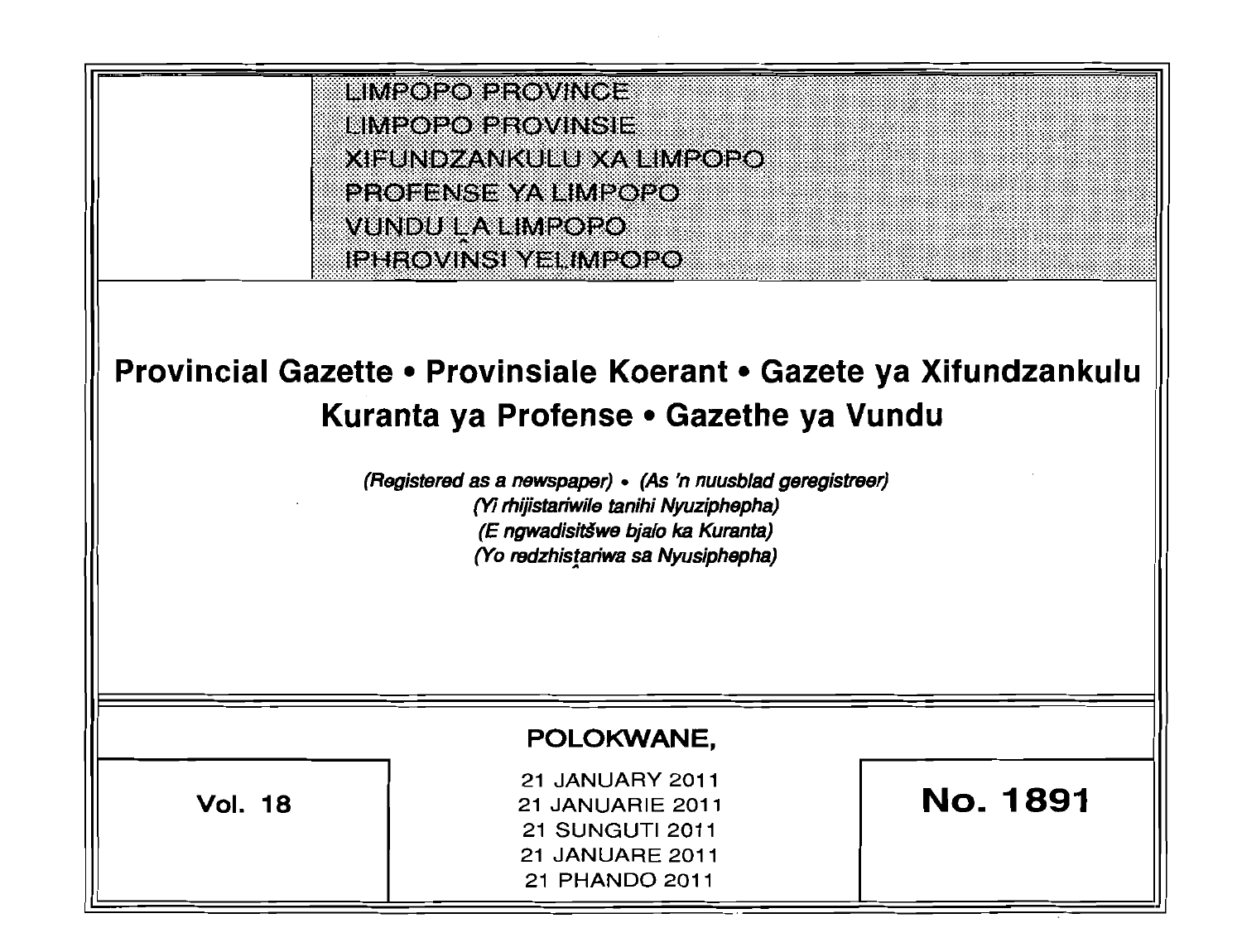### **IMPORTANT NOTICE**

**The Government Printing Works will not be held responsible for faxed documents not received due to errors on the fax machine or faxes received which are unclear or incomplete. Please be advised that an "OK" slip, received from a fax machine, will not be accepted as proof that documents were received by the GPW for printing. If documents are faxed to the GPW it will be the sender's responsibility to phone and confirm that the documents were received in good order.** 

**Furthermore the Government Printing Works will also not be held responsible for cancellations and amendments which have not been done on original documents received from clients.** 

# **CONTENTS • INHOUD**

### **GENERAL NOTICES • ALGEMENE KENNISGEWINGS**

| 5   |                                                                                                                 | 8  | 1891 |
|-----|-----------------------------------------------------------------------------------------------------------------|----|------|
| 5   |                                                                                                                 | 8  | 1891 |
| 6   |                                                                                                                 | 8  | 1891 |
| 6   |                                                                                                                 | 9  | 1891 |
| 7   |                                                                                                                 | 9  | 1891 |
| 7   |                                                                                                                 | 9  | 1891 |
| 8   |                                                                                                                 | 9  | 1891 |
| 8   |                                                                                                                 | 10 | 1891 |
| 9   |                                                                                                                 | 10 | 1891 |
| 9   | Wet op die Opheffing van Beperkings (84/1967): Opheffing van voorwaardes: Erf 1923, Seshego A                   | 11 | 1891 |
| 10  |                                                                                                                 | 11 | 1891 |
| 10  |                                                                                                                 | 11 | 1891 |
| 12  | Town-planning and Townships Ordinance (15/1986): Polokwane/Perskebult Amendment Scheme 194                      | 12 | 1891 |
| 12  | Ordonnansie op Dorpsbeplanning en Dorpe (15/1986): Polokwane/Perskebult-wysigingskema 194                       | 12 | 1891 |
| 13  | Town-planning and Townships Ordinance (15/1986): Polokwane/Perskebult Amendment Schemes 201 and 202             | 15 | 1891 |
| 13  | Ordonnansie op Dorpsbeplanning en Dorpe (15/1986): Polokwane/Perskebult-wysigingskemas 201 and 202              | 15 | 1891 |
| 14  |                                                                                                                 | 12 | 1891 |
| 14  | Wet op die Opheffing van Beperkings (84/1967): Opheffing van voorwaardes: Erf 182, Ellisras-uitbreiding 16      | 13 | 1891 |
| 15  | Town-planning and Townships Ordinance (15/1986): Application for a special consent for additional rights on the | 13 | 1891 |
| 15. | Ordonnansie op Dorpsbeplanning en Dorpe (15/1986): Aansoek vir spesiale toestemming van addisionele regte op    | 14 | 1891 |
|     | <b>LOCAL AUTHORITY NOTICES . PLAASLIKE BESTUURSKENNISGEWINGS</b>                                                |    |      |
| 4   | Town-planning and Townships Ordinance (15/1986): Thabazimbi Local Municipality: Establishment of township:      | 16 | 1891 |
| 4   | Ordonnansie op Dorpsbeplanning en Dorpe (15/1986): Thabazimbi Plaaslike Munisipaliteit: Stigting van dorp:      | 16 | 1891 |
| 5.  | Town-planning and Townships Ordinance (15/1986): Polokwane Municipality: Polokwane/Perskebult Amendment         | 18 | 1891 |
| 6.  |                                                                                                                 | 18 | 1891 |
|     |                                                                                                                 |    |      |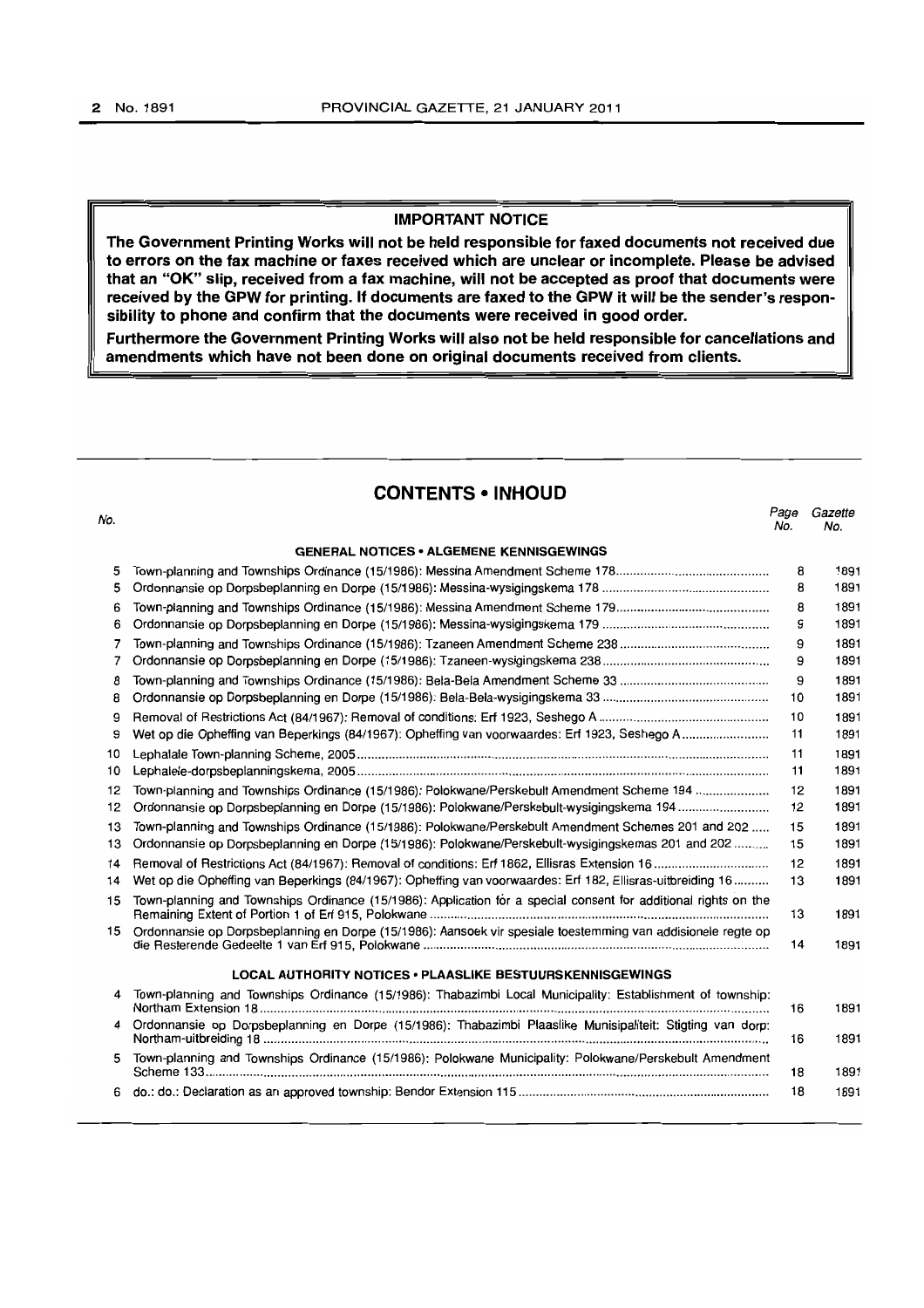PROVINCIAL GAZETTE, 21 JANUARY 2011

No. 1891 3

| <b>IMPORTANT NOTICE</b>                                                                                                                                               |                                                              |  |  |  |
|-----------------------------------------------------------------------------------------------------------------------------------------------------------------------|--------------------------------------------------------------|--|--|--|
| The                                                                                                                                                                   |                                                              |  |  |  |
| <b>Limpopo Provincial Gazette Function</b>                                                                                                                            |                                                              |  |  |  |
| will be transferred to the                                                                                                                                            |                                                              |  |  |  |
| <b>Government Printer in Pretoria</b>                                                                                                                                 |                                                              |  |  |  |
| as from 1 November 2004                                                                                                                                               |                                                              |  |  |  |
| <b>NEW PARTICULARS ARE AS FOLLOWS:</b>                                                                                                                                |                                                              |  |  |  |
| <b>Physical address:</b>                                                                                                                                              | <b>Postal address:</b>                                       |  |  |  |
| <b>Government Printing Works</b><br>149 Bosman Street<br>Pretoria                                                                                                     | Private Bag X85<br>Pretoria<br>0001                          |  |  |  |
| <b>New contact persons:</b> Louise Fourie Tel.: (012) 334-4686<br>Mrs H. Wolmarans Tel.: (012) 334-4591                                                               |                                                              |  |  |  |
| Fax number:<br>(012) 323–8805                                                                                                                                         |                                                              |  |  |  |
| <b>E-mail address:</b><br>hester.wolmarans@gpw.gov.za<br>louise.fourie@gpw.gov.za                                                                                     |                                                              |  |  |  |
| <b>Contact person for subscribers:</b>                                                                                                                                |                                                              |  |  |  |
|                                                                                                                                                                       | Mrs J. Wehmeyer Tel.: (012) 334-4753<br>Fax.: (012) 323-9574 |  |  |  |
| This phase-in period is to commence from 15 October 2004 (suggest date of advert)<br>and notice comes into operation as from 1 November 2004.                         |                                                              |  |  |  |
| Subscribers and all other stakeholders are advised to send their advertisements<br>directly to the Government Printing Works, two weeks before the 1st November 2004. |                                                              |  |  |  |
| In future, adverts have to be paid in advance<br>before being published in the Gazette.                                                                               |                                                              |  |  |  |
| <b>Advertising Manager</b>                                                                                                                                            |                                                              |  |  |  |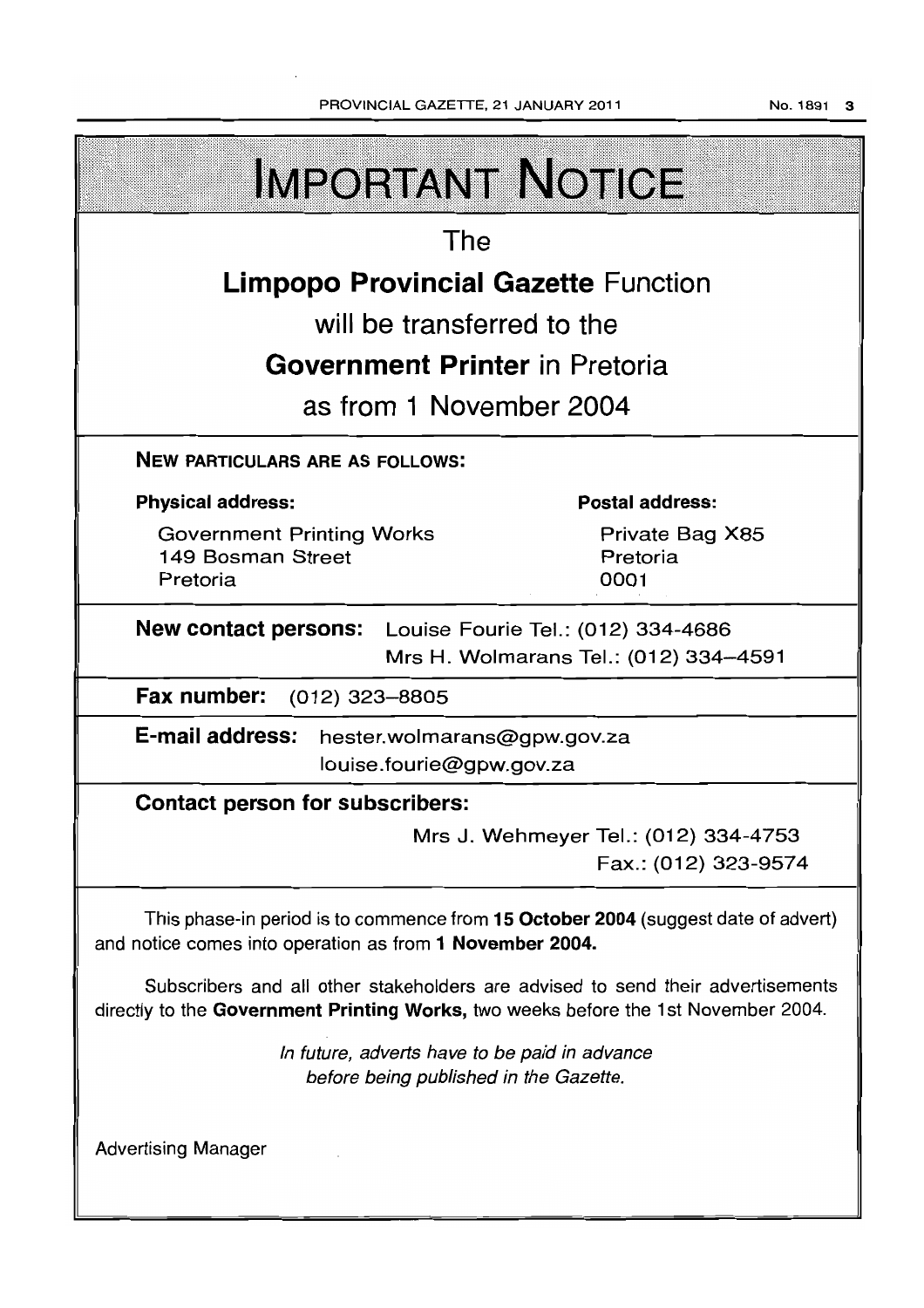IT IS THE CLIENTS RESPONSIBILITY TO ENSURE THAT THE CORRECT AMOUNT IS PAID AT THE CASHIER OR DEPOSITED INTO THE GOVERNMENT PRINTING WORKS BANK ACCOUNT AND ALSO THAT THE REQUISITION/COVERING LETTER TOGETHER WITH THE ADVERTISEMENTS AND THE PROOF OF DEPOSIT REACHES THE GOVERNMENT PRINTING WORKS IN TIME FOR INSERTION IN THE PROVINCIAL GAZETTE.

# No ADVERTISEMENTS WILL BE PLACED WITHOUT PRIOR PROOF OF PRE-PAYMENT.

| $\frac{1}{4}$ page R 215.43<br>Letter Type: Arial<br>Size: 10<br>Line Spacing: At:<br>Exactly<br>11pt        |
|--------------------------------------------------------------------------------------------------------------|
| $\frac{1}{4}$ page R 430.87<br>Letter Type: Arial<br><b>Size: 10</b><br>Line Spacing: At:<br>Exactly<br>11pt |
|                                                                                                              |
| $\frac{1}{4}$ page R 646.31<br>Letter Type: Arial<br>Size: 10<br>Line Spacing: At:<br>Exactly<br>11pt        |
| $\frac{1}{4}$ page R 861.74<br>Letter Type: Arial<br><b>Size: 10</b><br>Line Spacing: At:                    |

Exactly 11pt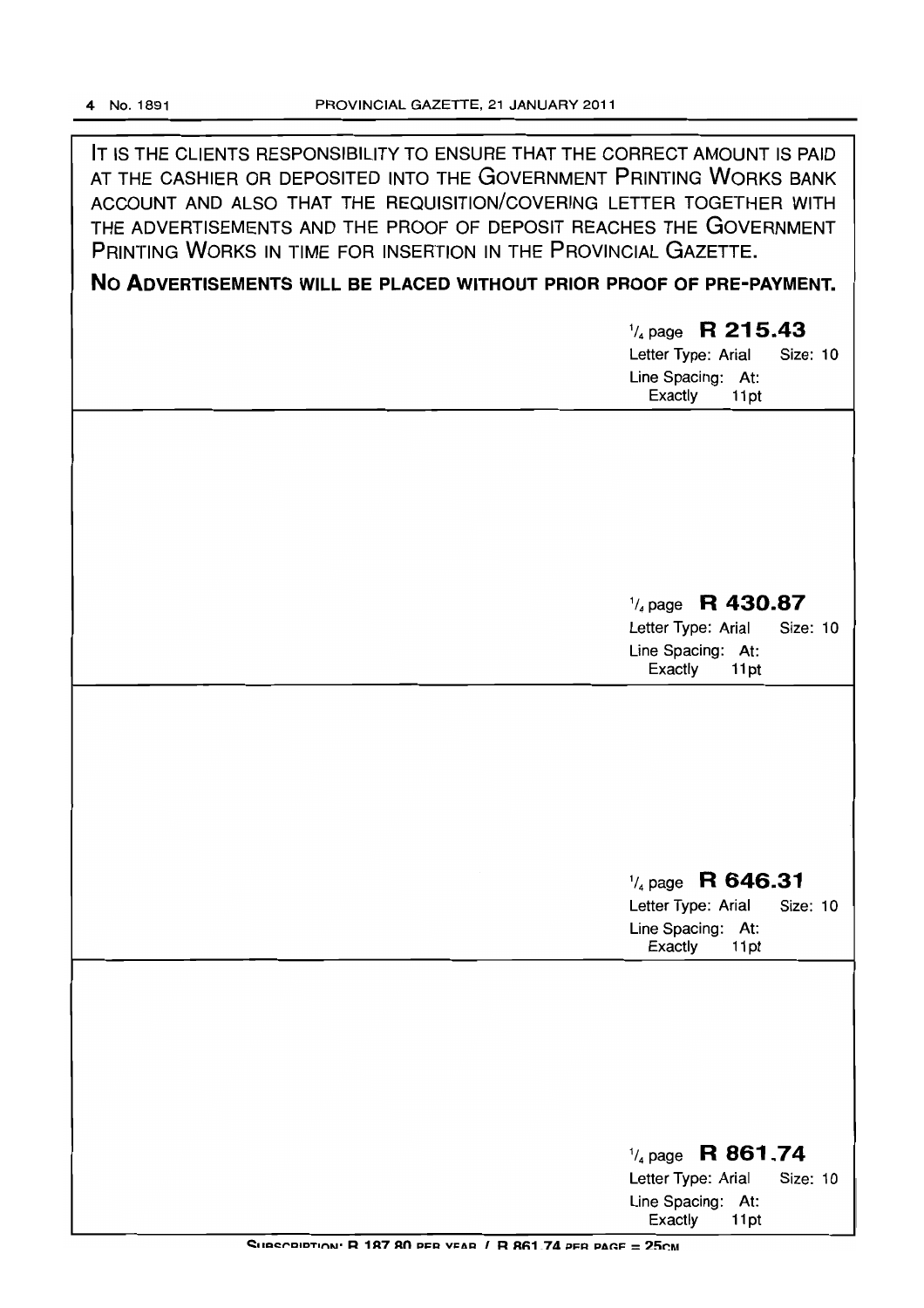PROVINCIAL GAZETTE. 21 JANUARY 2011



the advertiser;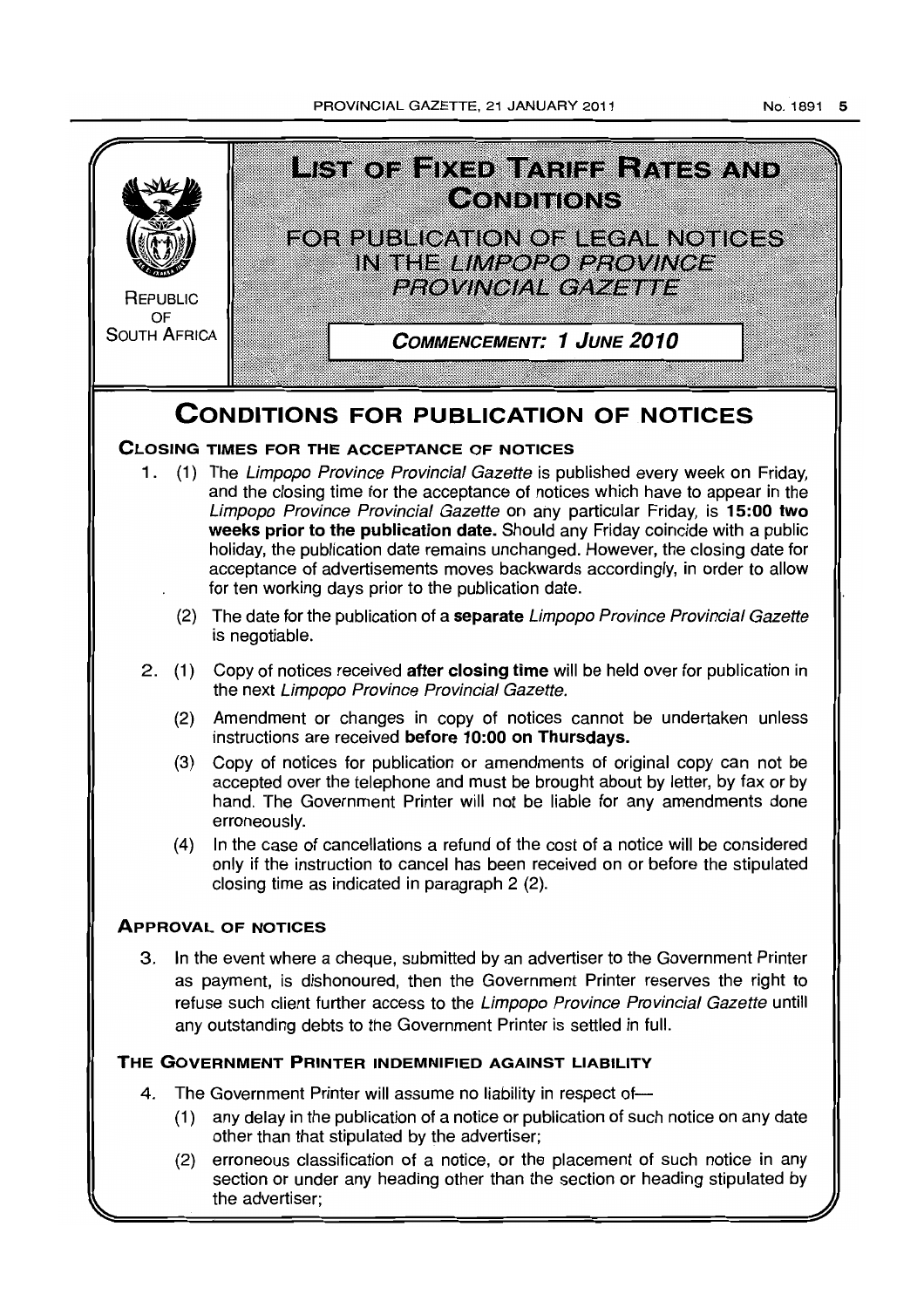$(3)$  any editing, revision, omission, typographical errors or errors resulting from faint or indistinct copy.

# LIABILITY OF ADVERTISER

5. Advertisers will be held liable for any compensation and costs arising from any action which may be instituted against the Government Printer in consequence of the publication of any notice.

# **COPY**

- 6. Copy of notices must be typed on one side of the paper only and may not constitute part of any covering letter or document.
- 7. At the top of any copy, and set well apart from the notice, the following must be stated:

Where applicable

- (1) The heading under which the notice is to appear.
- (2) The cost of publication applicable to the notice, in accordance with the "Word Count Table".

# PAYMENT OF COST

- 9. With effect from 1 NOVEMBER 2004 no notice will be accepted for publication unless the cost of the insertion(s) is prepaid in CASH or by CHEQUE or POSTAL ORDERS. It can be arranged that money can be paid into the banking account of the Government Printer, in which case the deposit slip accompanies the advertisement before publication thereof.
- 10. (1) The cost of a notice must be calculated by the advertiser in accordance with the word count table.
	- (2) Where there is any doubt about the cost of publication of a notice, and in the case of copy, an enquiry, accompanied by the relevant copy, should be addressed to the Advertising Section, Government Printing Works, Private Bag X85, Pretoria, 0001 [Fax: (012) 323-8805], before publication.
- 11. Overpayment resulting from miscalculation on the part of the advertiser of the cost of publication of a notice will not be refunded, unless the advertiser furnishes adequate reasons why such miscalculation occurred. In the event of underpayments, the difference will be recovered from the advertiser, and the notice(s) will not be published until such time as the full cost of such publication has been duly paid in cash or by cheque or postal orders, or into the banking account.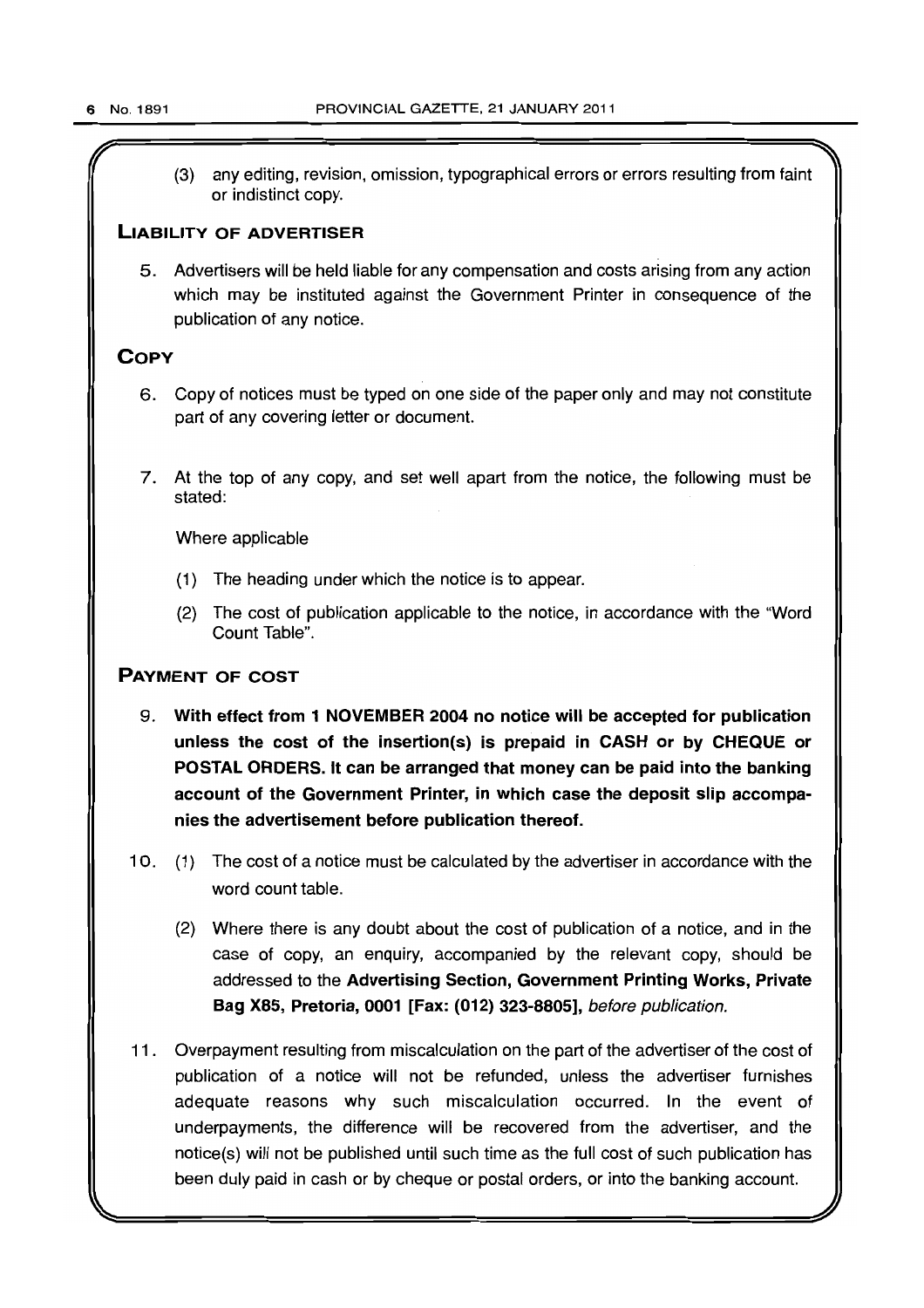- 12. In the event of a notice being cancelled, a refund will be made only if no cost regarding the placing of the notice has been incurred by the Government Printing Works.
- 13. The Government Printer reserves the right to levy an additional charge in cases where notices, the cost of which has been calculated in accordance with the Word Count Table, are subsequently found to be excessively lengthy or to contain overmuch or complicated tabulation.

# PROOF OF PUBLICATION

14. Copies of the Limpopo Province Provincial Gazette which may be required as proof of publication, may be ordered from the Government Printer at the ruling price. The Government Printer will assume no liability for any failure to post such Limpopo Province Provincial Gazette(s) or for any delay in despatching it/them.

# **GOVERNMENT PRINTERS BANK ACCOUNT PARTICULARS**

Bank:

ABSA

BOSMAN STREET

Account No.: 4057114016

Branch code: 632005

Reference No.: 00000049

Fax No.: (012) 323 8805

# Enquiries:

| Mrs. L. Fourie    | Tel.: (012) 334-4686 |
|-------------------|----------------------|
| Mrs. H. Wolmarans | Tel.: (012) 334-4591 |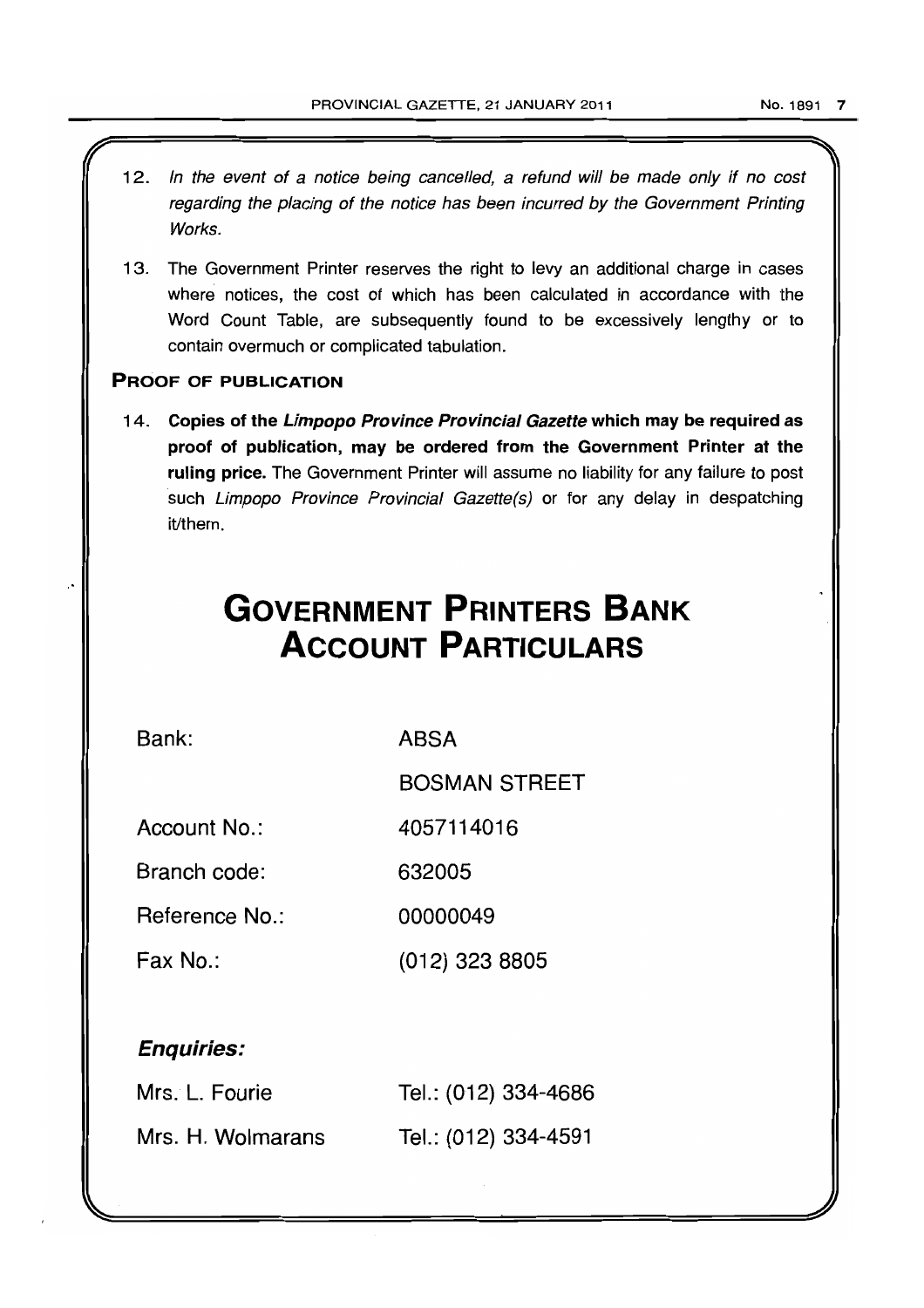# **GENERAL NOTICES • ALGEMENE KENNISGEWINGS**

# **GENERAL NOTICE 5 OF 2011**

#### **MESSINA AMENDMENT SCHEME 178**

NOTICE OF APPLICATION FOR THE AMENDMENT OF THE TOWN-PLANNING SCHEME IN TERMS OF SECTION 56 OF THE TOWN-PLANNING AND TOWNSHIPS ORDINANCE, 1986 (ORDINANCE 15 OF 1986)

I. Pierre Danté Moelich, of the firm Plankonsult Incorporated, being the authorised agent of the owner hereby give notice in terms of section 56 of the Town-planning and Townships Ordinance, 1986 (Ordinance 15 of 1986), that I have applied to the Musina Local Municipality for the amendment of the town-planning scheme known as the Messina Town-planning Scheme, 1983, by the rezoning of Erf 2449, Messina Nancefield Extension 7, from "Municipal" to ·Special" for accommodation restricted to six (6) living units.

Particulars of the application will lie for inspection during normal office hours at the offices of the Municipal Manager: Civic Centre, Murphy Street, Musina, for a period of 28 days from 14 January 2011.

Objections to or representations in respect to the application must be lodged with or made in writing to the Municipal Manager at the above address or at Private Bag X611, Musina, 0900, within a period of 28 days from 14 January 2011.

Address of agent: Plankonsult Incorporated, PO Box 72729, Lynnwood Ridge, 0040. Tel: (012) 993-5848. Fax: (012) 993-1292. E-mail: a-ms@plankonsult.co.za

Dates of publication: 14 January 2011 and 21 January 2011.

# **ALGEMENE KENNISGEWING 5 VAN 2011**

**1\_.** 

#### **MESSINA-WYSIGINGSKEMA 178**

KENNISGEWING VAN AANSOEK OM WYSIGING VAN DORPSBEPLANNINGSKEMA INGEVOLGE ARTIKEL 56 VAN DIE ORDONNANSIE OP DORPSBEPLANNING EN DORPE, 1986 (ORDONNANSIE 15 VAN 1986)

Ek, Pierre Dante Moelich, van die firma Plankonsult Ingelyf, synde die gemagtigde agent van die eienaar, gee hiermee ingevolge artikel 56 van die Ordonnansie op Dorpsbeplanning en Dorpe, 1986 (Ordonnansie 15 van 1986), kennis dat ek by die Musina Plaaslike Munisipaliteit aansoek gedoen het om die wysiging van die dorpsbeplanningskema bekend as Messinadorpsbeplanningskema, 1983, deur die hersonering van Erf 2449, Messina Nancefield Uitbreiding 7, vanaf "Munisipaal" na "Spesiaal" vir akkommodasie beperk tot ses (6) woonvertrekke.

Besonderhede van die aansoek lê ter insae gedurende gewone kantoorure by die kantoor van die Munisipale Bestuurder: Burgersentrum, Murphystraat, Musina, vir 'n tydperk van 28 dae vanaf 14 Januarie 2011.

Besware teen of vertoë ten opsigte van die aansoek moet binne 'n tydperk van 28 dae vanaf 14 Januarie 2011, skriftelik by of tot die Munisipale Bestuurder by bovermelde adres of by Privaatsak X611, Musina, 0090, ingedien of gerig word.

Adres van agent: Plankonsult Ingelyf, Posbus 72729, Lynnwoodrif. 0040. Tel: (012) 993-5848. Faks: (012) 993-1292. E-pos: a-ms@plankonsult.co.za

Datums van publikasies: 14 Januarie 2011 and 21 Januarie 2011.

14-21

# **GENERAL NOTICE 6 OF 2011**

#### **MESSINA AMENDMENT SCHEME 179**

I, Theo Kotze, being the authorised agent of the owner of the property mentioned below, hereby give notice in terms of section 56 (1) (b) (i) of the Town-planning and Townships Ordinance (Ordinance 15 of 1986), that I have applied to Musina Local Municipality for the amendment of the town-planning scheme known as the Messina Town-planning Scheme. 1983, in the following manner: Messina Amendment Scheme 179: By the rezoning of Erf 603, Messina Extension 1 (situated at the intersection of Watson Road and Turner Avenue), from "Residential 1" to "Business 1 ". The purpose with the application is to use the property for business purposes.

Particulars of the application will lie for inspection during normal office hours at the offices of the Municipal Manager, Civic Centre, 21 Irwin Street, for a period of 28 days from 14 January 2011.

Objections to or representations in respect of the application must be lodged with or made in writing to the Municipal Manager at the above address or at Private Bag X611, Musina, 0090, within a period of 28 days from 14 January 2011.

Agent: Developlan, PO Box 1883. Polokwane, 0700.

Date of first publication: 14 January 2011.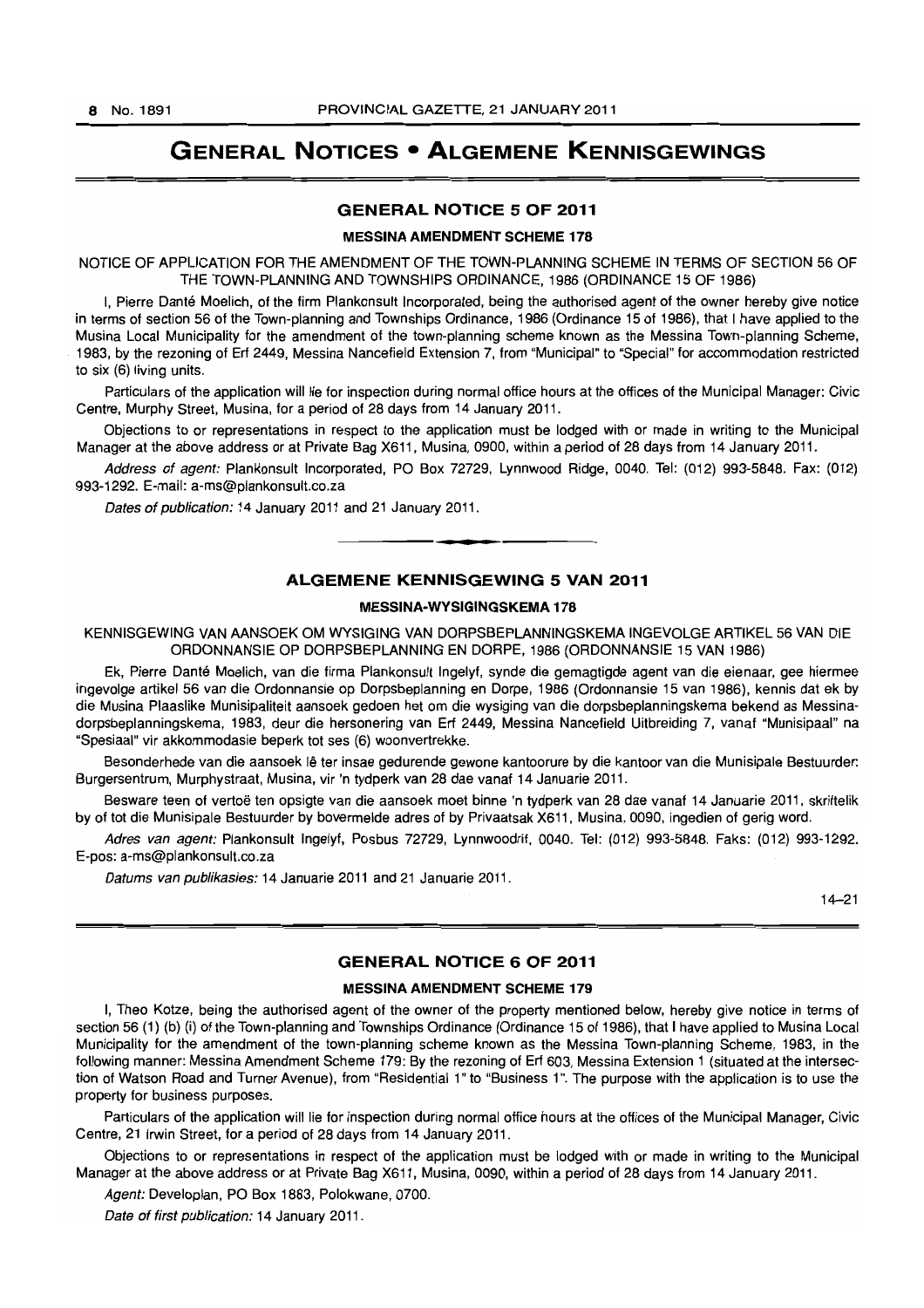# **ALGEMENE KENNISGEWING 6 VAN 2011**

## **MESSINA-WYSIGINGSKEMA 179**

Ek, Theo Kotze, synde die gemagtigde agent van die eienaar van ondergemelde eiendom, gee hiermee ingevolge artikel 56 (1) (b) (i) van die Ordonnansie op Dorpsbeplanning en Dorpe (Ordonnansie 15 van 1986) kennis dat ek aansoek gedoen het by die Musina Plaaslike Munisipaliteit vir die wysiging van die dorpsbeplanningskema bekend as die Messinadorpsbeplanningskema, 1983, op die volgende wyse: Messina-wysigingskema 179: Deur die hersonering van Erf 603, Messina Uitbreiding 1 (geleë op hoek van Watsonweg & Turnerlaan, Messina), vanaf "Residensieel 1" na "Besigheid 1". Die doel met die aansoek is om die perseel vir besigheidsdoeleindes te benut.

Besonderhede van voormelde aansoek lê ter insae gedurende gewone kantoorure by die kantoor van die Munisipale Bestuurder, Burgersentrum, Irwinstraat 21, Musina, vir 'n tydperk van 28 dae vanaf 14 Januarie 2011.

Besware teen of vertoë ten opsigte van die aansoek moet binne 'n tydperk van 28 dae vanaf 14 Januarie 2011, skriftelik by of tot die Munisipale Bestuurder by bovermelde adres of by Privaatsak X611, Musina, 0090, ingedien of gerig word.

Agent: Developlan, Posbus 1883, Polokwane, 0700.

Datum van eerste publikasie: 14 Januarie 2011.

14-21

# **GENERAL NOTICE 7 OF 2011**

### **TZANEEN AMENDMENT SCHEME 238**

We, Jacques du Toit & Associates, Town and Regional Planners, being the authorized agent of the owner of the property mentioned below, hereby give notice in terms of section 56 (1) (b) (i) of the Town-planning and Townships Ordinance, 1986 (Ordinance 15 of 1986), that we have applied to the Greater Tzaneen Municipality for the amendment of the Tzaneen Townplanning Scheme, 2000, in respect of Erf 4413, Tzaneen Extension 75, situated in Wolkberg Avenue (part of Riverside Estate), zoned as "Business 3" with an Annexure, by the deletion of said erf from Annexure 109, and the addition of Annexure 133 to the scheme, in order to reallocate existing rights due to a subdivision.

Particulars of the application will lie for inspection during normal office hours at the office of the Municipal Manager, Civic Centre, Agatha Street, Tzaneen, for a period of 28 days from 14 January 2011.

Objections to or representations in respect of the application must be lodged with or made in writing to the Municipal Manager at the above address or at PO Box 24, Tzaneen, 0850, within a period of 28 days from 14 January 2011.

Address of agent: Jacques du Toit & Associates, PO Box 754, Tzaneen, 0850 . . **-.** 

# **ALGEMENE KENNISGEWING 7 VAN 2011**

#### **TZANEEN-WYSIGINGSKEMA 238**

Ons, Jacques du Toit & Medewerkers, Stads- en Streeksbeplanners, synde die gemagtigde agent van die eienaar van die eiendom hieronder genoem, gee hiermee ingevolge artikel 56 (1) (b) (i) van die Ordonnansie op Dorpsbeplanning en Dorpe, 1986 (Ordonnansie 15 van 1986), kennis dat ons by die Groter Tzaneen Munisipaliteit aansoek gedoen het om die wysiging van die Tzaneen-dorpsbeplanningskema, 2000, met betrekking tot Erf 4413, Tzaneen Uitbreiding 75, gelee te Wolkbergrylaan (dee I van Riverside Estate), wat gesoneer is as "Besigheid 3" met 'n Bylae, deur die skrapping van genoemde erf uit Bylae 109, en die toevoeging van Bylae 133, tot die skema met die doel om bestaande regte as gevolg van 'n onderverdeling toe te wys.

Besonderhede van die aansoek lê ter insae gedurende gewone kantoorure by die kantoor van die Munisipale Bestuurder, Burgersentrum, Agathastraat, Tzaneen, vir 'n tydperk van 28 dae vanaf 14 Januarie 2011.

Besware teen of vertoë ten opsigte van die aansoek moet binne 'n tydperk van 28 dae vanaf 14 Januarie 2011, skriftelik by of tot die Munisipale Bestuurder by bovermelde adres of by Posbus 24, Tzaneen, 0850, ingedien of gerig word.

Adres van agent: Jacques du Toit & Medewerkers, Posbus 754, Tzaneen, 0850.

14-21

# **GENERAL NOTICE 8 OF 2011**

### **BELA·BELA AMENDMENT SCHEME 33**

NOTICE OF APPLICATION FOR AMENDMENT OF THE TOWN-PLANNING SCHEME IN TERMS OF SECTION 56 (1) (b) (i) OF THE TOWN-PLANNING AND TOWNSHIPS ORDINANCE, 1986 (ORDINANCE No.i5 OF 1986)

We, Geo Projects, authorised agents of the owner of Portions 267, 268 and 269 of the farm Roodepoort 467 KR, Bela-Bela, hereby give notice in terms of section 56 (1) (b) (i) of the Town-planning and Townships Ordinance, 1986 {Ordinance No. 15 of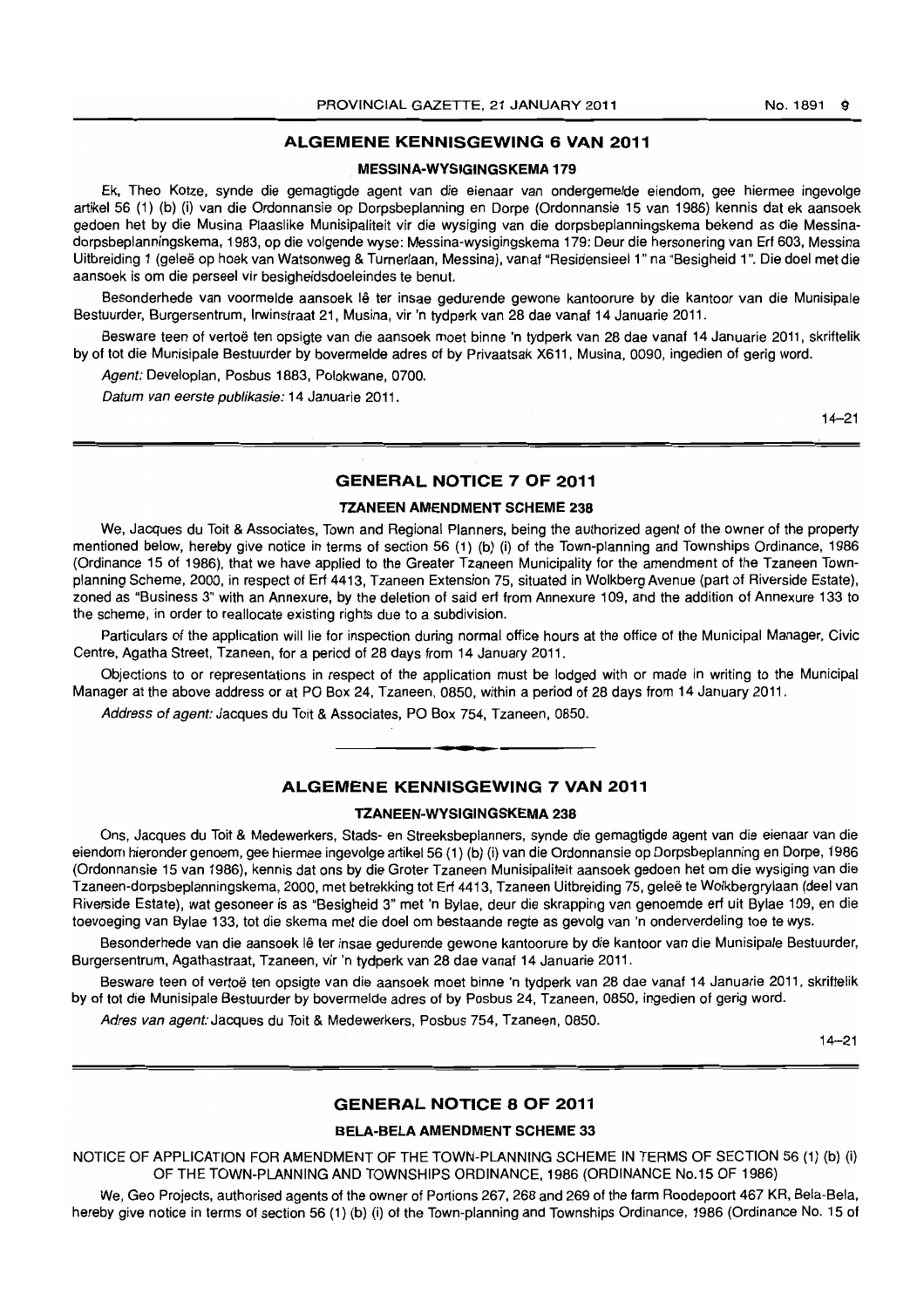1986), that we have applied to the Bela-Bela Municipality for the amendment of the town-planning scheme known as the Bela-Bela Land Use Scheme, 2008, by the amendment of the zoning of the property by the addition of an Annexure 120 to the existing agriculture zoning, to make provision for overnight accommodation and additional uses as indicated in the Annexure 120 to the amendment scheme.

Particulars of the application will lie for inspection during normal office hours at the offices of the Municipal Manager, Municipal Offices, Bela-Bela, for a period of 28 days from 14 January 2011.

Objections to or representations in respect of the application must be lodged with or made in writing to: The Municipal Manager at the above address or at Private Bag X1609, Bela-Bela, 0480, within a period of 28 days from 14 January 2011.

Address: P.O. Box 919, Bela-Bela, 0480. Tel: 082 881 7252.

# **ALGEMENE KENNISGEWING 8 VAN 2011**

**• I** 

#### **BELA-BELA-WYSIGINGSKEMA 33**

KENNISGEWING VAN AANSOEK OM WYSIGING VAN DIE DORPSBEPLANNINGSKEMA INGEVOLGE ARTIKEL 56 (1) (b) (i) VAN DIE ORDONNANSIE OP DORPSBEPLANNING EN DORPE, 1986 (ORDONNANSIE No.15 VAN 1986)

Ons, Geo Projects, synde die gemagtigde agent van die eienaars van Gedeeltes 267, 268 en 269, van die plaas Roodepoort 467 KR, Bela-Bela, gee hiermee ingevolge artikel 56 (1) (b) (i) van die Ordonnansie op Dorpsbeplanning en Dorpe (Ordonnansie 15 van 1986), kennis dat ons by die Bela-Bela Munisipaliteit aansoek gedoen het om die wysiging van die dorpsbeplanningskema bekend as die Bela-Bela-Grondgebruikskema, 2008, deur die sonering van die eiendom hierbo beskryf, te wysig deur die byvoeging van bylaes tot die bestaande landbou sonering, am voorsiening te maak vir onder andere oornag akkommodasie en verdere gebruike soos uiteengesit in die Bylae 120, tot die wysigingskema.

Besonderhede van die aansoek lê ter insae gedurende gewone kantoorure by die kantoor van die Munisipale Bestuurder, Munisipale Kantore, Bela-Bela, vir 'n tydperk van 28 dae vanaf 14 Januarie 2011.

Besware teen of vertoë ten opsigte van die aansoek moet binne 'n tydperk van 28 dae vanaf 14 Januarie 2011, skriftelik by of tot die Munisipale Bestuurder by bovermelde adres of by Privaatsak X1609, Bela-Bela, 0480, ingedien of gerig word.

Adres: Posbus 919, Bela-Bela, 0480. Tel: 082 881 7252.

14-21

### **GENERAL NOTICE 9 OF 2011**

#### REMOVAL OF RESTRICTIONS ACT, 1967

# **THE REMOVAL OF THE CONDITIONS IN THE DEED OF GRANT TG928/1981 LB OF ERF** 1923, **SESHEGO A AND THE SIMULTANEOUS AMENDMENT OF THE POLOKWANEIPERSKEBULT AMENDMENT SCHEME, 2007**

#### **AMENDMENT SCHEME 197**

It is hereby notified that application has been made in terms of section 3 (1) of the Removal of Restrictions Act, 1967, by the firm Rian Beukes Town and Regional Planners and Property Consultants for:

The removal of conditions 1-7 in Deed of Grant TG928/1981 of Erf 1923, Seshego A, to be used for the development of townhouses and simultaneous application for the amendment of the Polokwane/Perskebult Town-planning Scheme, 2007, for the rezoning of the above-mentioned property situated on the c/o Chris Hani Street and Solomon Mahlangu Street, Seshego A, from "Residential 1" to "Residential 4", and simultaneous application in terms of Clause 21 of the Polokwane/Perskebult Town Planning Scheme, 2007, for the increase in density to permit 75 dwelling units per ha.

Particulars of the application will lie for inspection during normal office hours at the office of the Manager: Spatial Planning and Land Use Management, Room 125, First Floor, West Wing, Civic Centre, c/o Landdros Maree Street and Bodenstein Street. Polokwane, until 11 February 2011, while the removal of restrictions application is open for inspection at the office of the Department of Local Government and Housing, c/o Landdros Mare & Rabe Streets, Polokwane, until 11 February 2011.

Objections to or representations in respect of the application must be lodged with or made to the Head of Department, Local Government and Housing, Private Bag X 9485, Polokwane, 0700, or at the above address.

Address of applicant: Rian Beukes Town & Regional Planners and Property Consultants, PO Box 12417, Bendor, 0699. Tel: (015) 291-4821, Fax: 086 602 1851.

Date of first publication: 14 January 2011.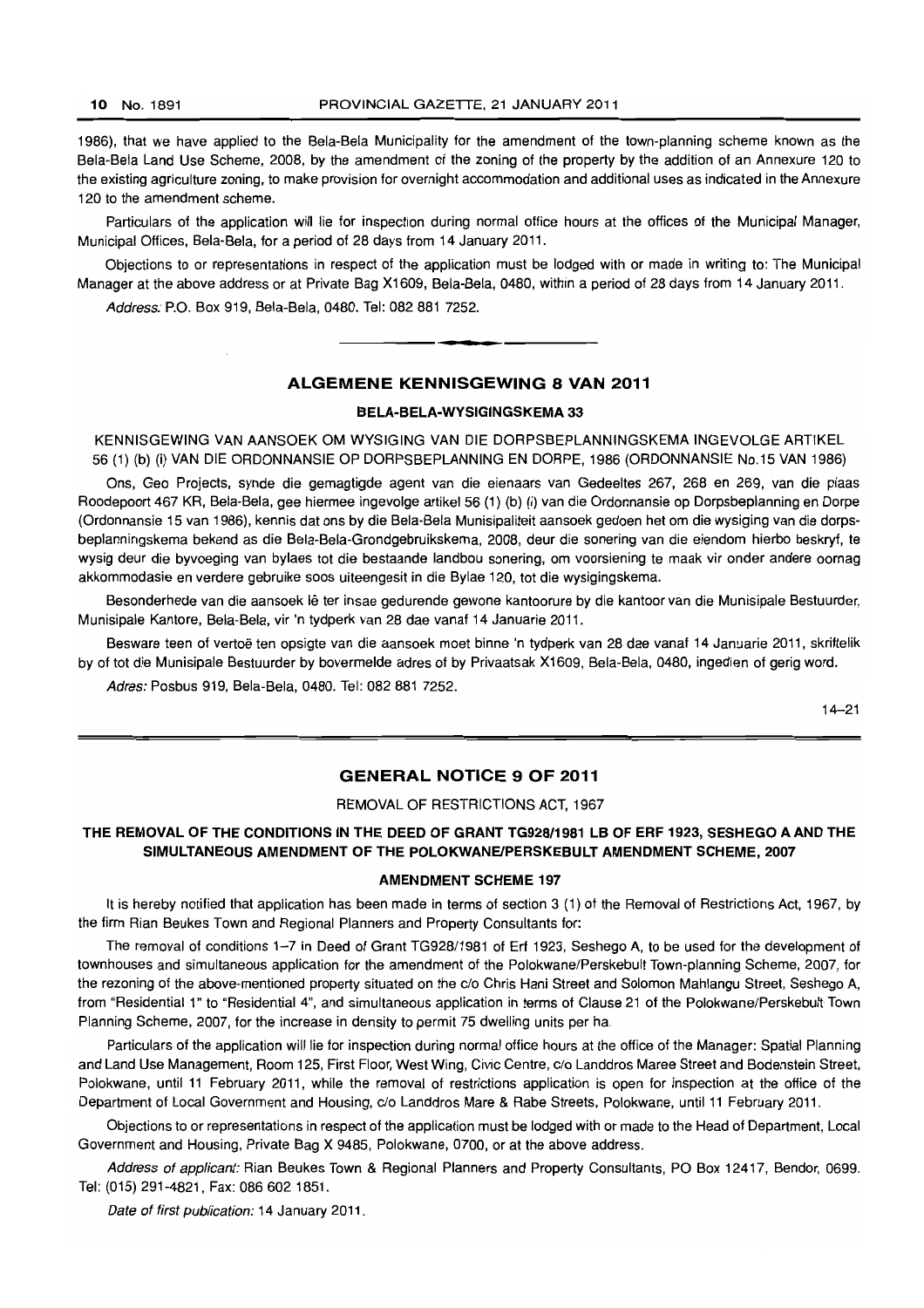# ALGEMENE KENNISGEWING 9 VAN 2011

WET OP DIE OPHEFFING VAN BEPERKINGS, 1967

# DIE OPHEFFING VAN TITELVOORWAARDES IN VERLENINGSAKTE TG928/1981 LB VAN ERF 1923, SESHEGO A, EN DIE GELYKTYDIGE WYSIGING VAN DIE POLOKWANE/PERSKEBULT-DORPSBEPLANNINGSKEMA, 2007

#### WYSIGINGSKEMA 197

Hiermee word bekend gemaak dat ingevolge die bepalings van artikel 3 (1) van die Wet op Opheffing van Beperkings, 1967, aansoek gedoen is deur die firma Rian Beukes Stads en Streekbeplanners en Eiendomskonsultante vir: Die opheffing van voorwaardes: 1-7 in Verleningsakte TG928/1981 LB van Erf 1923, Seshego A, ten einde die eiendom vir die ontwikkeling van wooneenhede aan te wend, en gelyktydig aansoek vir die wysiging van die Polokwane/Perskebult Dorpsbeplanningskema, 2007 (Wysigingskema 197) deur die hersonering van die eiendom hierbo beskryf, geleë te h/v Chris Hanistraat en Solomon Mahlangustraat, Seshego A, vanaf "Residensieel 1" na "Residensieel 4" asook aansoek in terme van Klousule 21 van die Polokwane/Perskebult-dorpsbeplanningskema, 2007, vir die verhoging van die digtheid na 75 eenhede per ha.

Besonderhede van die aansoek lê ter insae gedurende gewone kantoorure by die kantoor van die Bestuurder, Ruimtelike Beplanning en Grondgebruikbeheer, Kamer 125, Eerstevloer, Wesvleuel, Burgersentrum, h/v Landdros Marestraat en Bodensteinstraat, Polokwane, tot 11 Februarie 2011, terwyl die opheffing van beperkende voorwaardes dokumente ter insae Ie by die Hoof, Departement Plaaslike Bestuur en Behuising, h/v Landdros Mare- en Rabestraat, Polokwane, tot 11 Februarie 2011.

Besware en of vertoë ten opsigte van die aansoek kan voor of op 13 November 2009 skriftelik by die Departement Plaaslike Bestuur en Behuising, Privaatsak X9485, Polokwane, 0700, ingedien, of moet die kantoor nie later as 13 November 2009 bereik nie.

Adres van applikant: Rian Beukes Stads en Streekbeplanners en Eiendomskonsultante, Posbus 12417, Bendor, 0713. [Tel: (015) 291-4821.] E-pos: rian.beukes@telkomsa.net

Datum van eerste publikasie: 14 Januarie 2011.

14-21

# GENERAL NOTICE 10 OF 2011

#### NOTICE IN TERMS OF THE LEPHALALE TOWN-PLANNING SCHEME, 2005

Notice is hereby given that I, Wally Ross, the undersigned, intend to apply to the Lephalale Municipality for a consent use on Portion 15 of the Farm Werkendam 474 LQ and the existing building thereon for the following purposes:

1. "Agricultural XIV- for "Residential Use" for purposes of a Lodge.

In terms of the above-mentioned town-planning scheme the land is zoned "Agricultural". Plans and/or particulars relating to the application will lie for inspection during normal office hours at the office of: Ross and Cilliers Architects, 48 Ellis Street, Ellisras, Tel: (071) 600-3426 or E-mail: rosscilliers@gmail.com

Any person who desires to lodge his/her objections or comments against the application must do so in writing to both to: The Municipal Manager: Lephalale Local Municipality, Private Bag X136, Lephalale, 0555, as well as the applicant, not later than 28 days from 14 January 2011.

Postal address of the applicant: Ross and Cilliers Architects, Private Bag 20, Postnet Onverwacht, 0557.

# ALGEMENE KENNISGEWING 10 VAN 2011

• **\_ 1** 

#### KENNISGEWING INGEVOLGE LEPHALALE-DORPSBEPLANNINGSKEMA, 2005

Kennis geskied hiermee dat ek. Wally Ross, die ondergetekende, van voorneme is om by die Lephalale Munisipaliteit aansoek te doen am Gedeelte 15 van die plaas Werkendam 474 LQ, en die bestaande geboue daarop vir die volgende doeleindes te gebruik:

1. Landbou XIV-"Residensiele gebruik" for purposes of a Lodge.

Die sonering van die grond ingevolge bogenoemde dorpsbeplanningskema is "Landbou". Planne en/of besonderhede aangaande hierdie aansoek lê ter insae gedurende normale kantoorure by die kantore van: Ross and Cilliers Architects, Ellisstraat 48, Ellisras, Tel: (071) 600-3426 of E-pos: rosscilliers@gmail.com

Enige persoon wat beswaar of kommentaar wi! aanteken teen hierdie aansoek moet dit skriftelik doen en indien by beide die: Munisipale Bestuurder, Lephalale Munisipaliteit, Privaatsak X136, Lephalale, 0555, sowel as die aansoeker, nie later nie as 28 dae vanaf 14 Januarie 2011 .

Posadres van applikant: Ross and Cilliers Architects, Privaatsak 20, Postnet Onverwacht, 0557.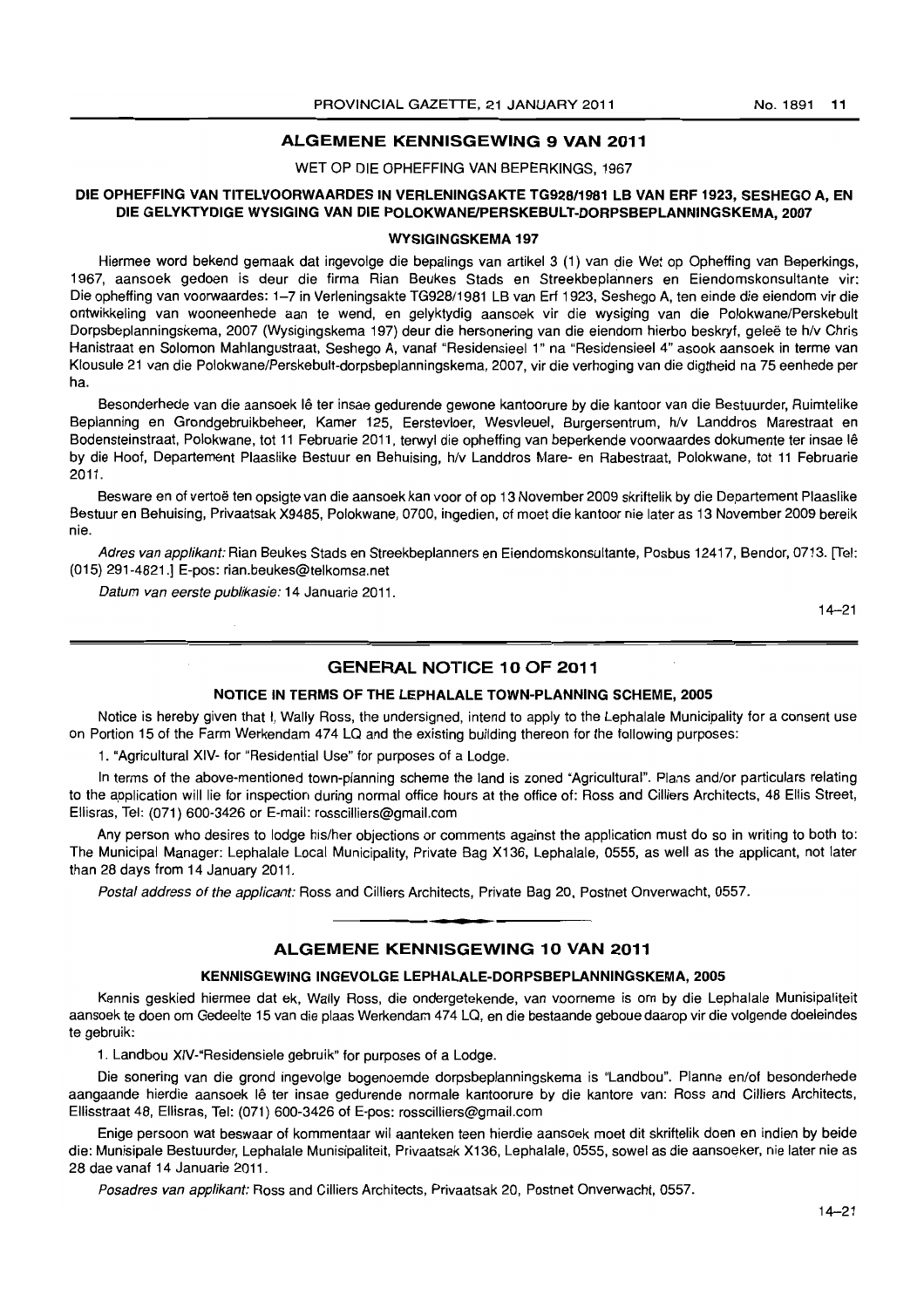# **GENERAL NOTICE 12 OF 2011**

## **POLOKWANEIPERSKEBULT AMENDMENT SCHEME 194**

NOTICE OF APPLICATION FOR THE AMENDMENT OF THE POLOKWANE/PERSKEBULT TOWN-PLANNING SCHEME. 2007. IN TERMS OF SECTION 56 (1) (b) (i) OF THE TOWN-PLANNING AND TOWNSHIPS ORDINANCE. 1986 (ORDINANCE No. 15 OF 1986)

I. Isaiah Madisha of Mavona and Associates Development Consultants, being the authorized agent of the owner of the ert mentioned below, hereby give notice in terms of section 56 (1) (b) (i) of the Town-planning and Townships Ordinance, 1986 (Ordinance No. 15 of 1986) that we have applied to the Polokwane Municipality for the amendment of the town-planning scheme known as Polokwane/Perskebult Town-planning Scheme, 2007, to rezone Erf 330, Penina Park Extension 1. situated 37 Parfuri Sabi Street, from "Residential 1" to "Residential 3" with relaxation in terms of clause 21 to allow 74 units per hectare.

Particulars of the application will lie for inspection during normal office hours at the office of the Manager: Spatial Planning and Land Use Management, First Floor. Civic Centre, Landros Mare Street, Polokwane, for a period 01 28 days from 21 January 2011 (being the first day of the application).

Objections to or representations in respect of the application must be lodged with or made in writing to the Municipal Manager at the above address or at P.O. Box 111. Polokwane, 0700. within a period of 28 days from 21 January 2011.

Address of agent: Mavona and Associates Development Consultants, P.O. Box 727, Bendor Park, 0713. Tel: (015) 297-5433. Fax: 086 600 7119. . **-.** 

# **ALGEMENE KENNISGEWING 12 VAN 2011**

# **POLOKWANEIPERSKEBULT-WVSIGINGSKEMA 194**

KENNISGEWING VAN DIE AANSOEK OM DIE WYSIGING VAN DIE POLOKWANE/PERSKEBULT-DORPSBEPLANNING-SKEMA, 2007, INGEVOLGE ARTIKEL 56 (1) (b) (i) VAN DIE ORDONNANSIE OP DORPSBEPLANNING EN DORPE, 1986 (ORDONNANSIE No. 15 VAN 1986)

Ek, Isaiah Madisha van Mavona en Associates Development Consultants. synde die gemagtigde agent van die eienaar van die ondergenoemde erf, gee hiermee ingevolge artikel 56 (1) (b) (i) van die Ordonnansie op Dorpsbeplanning en Dorpe, 1986 (Ordonnansie 15 van 1986) kennis dat ons by die Polokwane Munisipaliteit aansoek gedoen het am die wysiging van die dorpsbeplanningskema bekend as die Polokwane/Perskebult-dorpsbeplanningskema, 2007, deur Erf 330, Penina Park Uitbreiding 1, geleë Parfuristraat 37, vanaf "Residensieel 1" na "Residensieel 3" met 'n verslapping in terme van klousule 21 om 74 eenhede per hektaar toe te laat.

Besonderhede van die aansoek lê ter insae gedurende kantoorure by die kantoor van die Bestuurder: Ruimtelike Beplanning en Grondgebruikbestuur, Eerste Vlcer, Burgersentrum, Landros Marestraat, Polokwane, vir 'n tydperk *van* 28 dae vanaf 21 Januarie 2011 (synde die eerste dag van publikasie).

Besware teen of vertoe ten opsigte van die aansoek moet binne 'n tydperk *van* 28 dae vanal 21 Januarie 2011 skriftelik by of tot die Munisipale Bestuurder by bovermelde adres of by Posbus 111, Polokwane, 0700, ingedien of gerig word.

Adres van agent: Mavona and Associates Development Consultants, Posbus 727, Bendor Park, 0713. Tel: (015) 297-5433. Faks: 086600 7119.

21-28

# **GENERAL NOTICE 14 OF 2011**

APPLICATION FOR THE AMENDMENT, SUSPENSION OR REMOVAL OF CONDITIONS IN TERMS OF SECTION 3 (1) OF THE REMOVAL OF RESTRICTIONS ACT, 1967 (ACT 84 OF 1967) AS WELL AS THE AMENDMENT OF THE LEPHALALE TOWN-PLANNING SCHEME, 2005, IN TERMS OF SECTION 56 (1) (b) (i) OF THE TOWN-PLANNING AND TOWNSHIPS ORDINANCE (ORDINANCE 15 OF 1986)

It is hereby notified that the firm Plan Wize Town and Regional Planners has lodge the following application:

- (1) The amendment, suspension or removal of the conditions of title, in terms of section 3 (1) of the Removal of Restrictions Act, 1967, of Erf 1862, Ellisras Extension 16, to be utilised for higher density residential purposes;
- (2) The amendment of the Lephalale Town-planning Scheme, 2005, in terms of section 56 (1) (b) (i) of the Townplanning and Townships Ordinance, 1986, by the rezoning of Erf 1862, Ellisras Extension 16, from "Residential 1" with a density of "One dwelling-unit per Erf" to "Residential 2" with a density of "One dwelling-unit per 500 m<sup>2</sup>".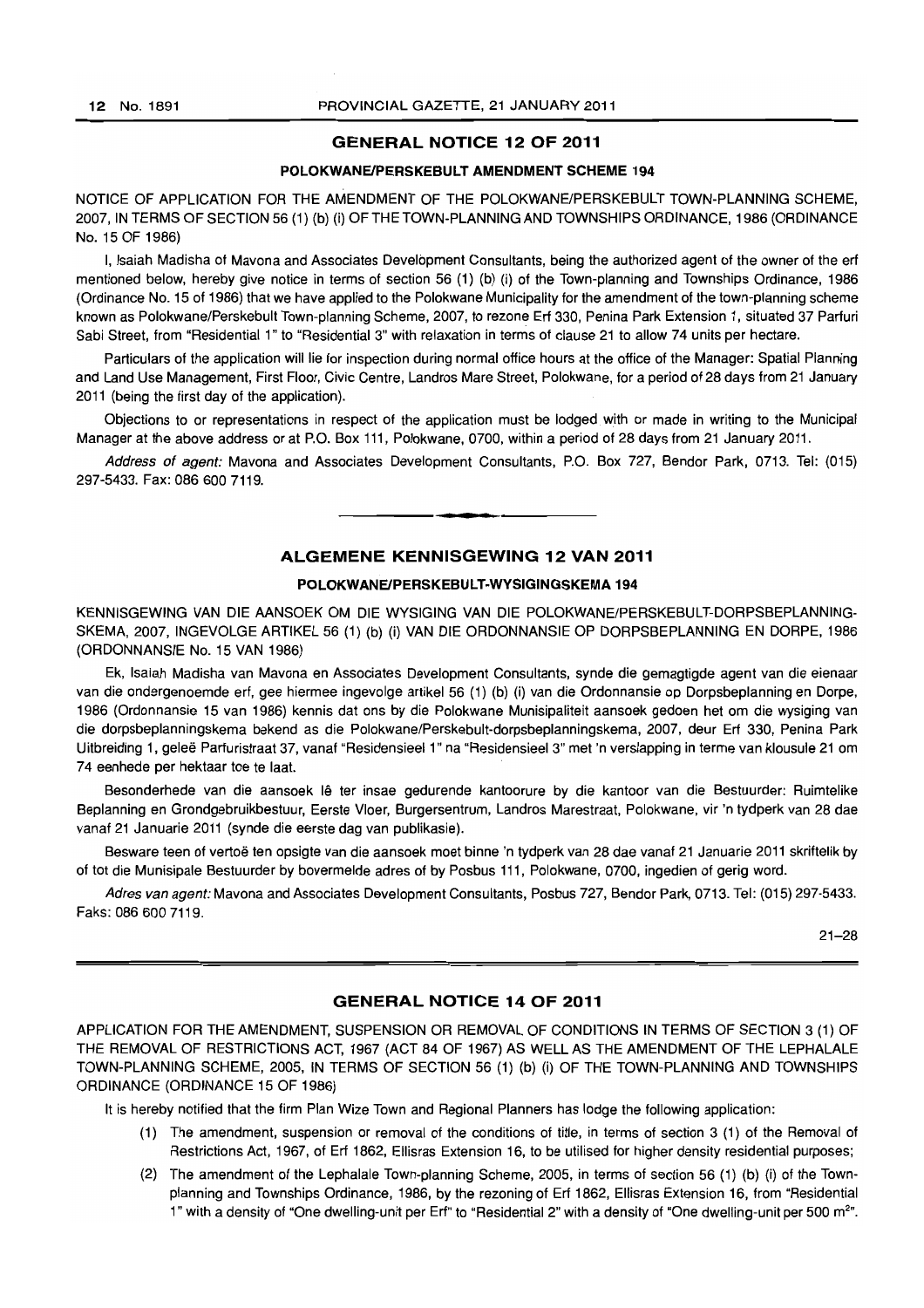The application and the relevant documents are open for inspection at the office of the Director-General, Limpopo Province: Local Government and Housing, Market Street, Polokwane, and the office of the Municipal Manager, Municipal Offices, Lephalale, until 18 February 2011.

Objections to the application must be lodged with or made in writing to the Director-General, Limpopo Province: Local Government and Housing, at the above address or at Private Bag X9485, Polokwane, 0700, or to the Municipal Manager, Lephalale Municipality, Private Bag X136, Ellisras, 0555, on or before 18 February 2011 and shall reach this office not later than 14:00 on the said date.

Dates of publication: 21 January and 28 January 2011.

Address of authorised agent: Plan Wize Town and Regional Planners, P.O. Box 2445, Thabazimbi, 0380. Tel. No. (014) 772-1758/0824497626. Ref No: T0295. **. -**

# ALGEMENE KENNISGEWING 14 VAN 2011

AANSOEK OM DIE WYSIGING, OPSKORTING OF OPHEFFING VAN DIE TITELVOORWAARDES INGEVOLGE ARTIKEL 3 (1) VAN DIE WET OP OPHEFFING VAN BEPERKINGS, 1967 (WET 84 VAN 1967) ASOOK DIE WYSIGING VAN DIE LEPHALALE-DORPSBEPLANNINGSKEMA, 2005, INGEVOLGE ARTIKEL 56 (1) (b) (i) VAN DIE ORDONNANSIE OP DORPS-BEPLANNING EN DORPE, 1986 (ORDONNANSIE 15 VAN 1986)

Hiermee word bekendgemaak dat die firma Plan Wize Stads- en Streekbeplanners aansoek doen vir:

- (1) Die wysiging, opskorting of opheffing van die titelvoorwaardes ingevolge die bepalings van artikel 3 (1) van die Wet op Opheffing van Beperkings, 1967, van Erf 1866, Ellisras Uitbreiding 16 ten einde dit moontlik te maak om die erf vir hoër digtheid residensiële doeleindes te gebruik;
- (2) Die wysiging van die Lephalale-dorpsbeplanningskema, 2005, ingevolge artikel 56 (1) (b) (i) van die Ordonnansie op Dorpsbeplanning en Dorpe, 1986, deur die hersonering van Erf 1866, Ellisras Uitbreiding 16, van "Residensieel 1" met 'n digtheid van "Een wooneenheid per Erf" na "Residensieel 2" met 'n digtheid van "Een wooneenheid per 500 m<sup>2</sup>".

Die aansoek en die betrokke dokumente lê ter insae in die kantoor van die Direkteur-Generaal, Limpopo Provinsie: Plaaslike Regering en Behuising, Markstraat, Polokwane, en in die kantoor van die Munisipale Bestuurder, Munisipale Kantore, Lephalale, tot 18 Februarie 2011.

Besware teen die aansoek kan voor of 18 Februarie 2011 skriftelik by die Direkteur-Generaal, Limpopo Provinsie: Plaaslike Regering en Behuising by bovermelde adres of Privaatsak X9485, Polokwane, 0700, of by die Munisipale Bestuurder, Lepha!ale Munisipaliteit, Privaatsak X136, Ellisras, 0555, ingedien word en moet die kantoor nie later as 14:00 op die genoemde datum bereik nie.

Datums van publikasie: 21 Januarie 2011 en 28 Januarie 2011.

Adres van gemagtigde agent: Plan Wize Stads- en Streekbeplanners, Posbus 2445, Thabazimbi, 0380. Tel. No. (014) 772-1758/0824497626. Verw. No. T0295.

21-28

#### GENERAL NOTICE 15 OF 2011

NOTICE OF THE APPLICATION FOR A SPECIAL CONSENT FOR ADDITIONAL RIGHTS ON THE REMAINING EXTENT OF PORTION 1 OF ERF 915 TO INCLUDE INSTITUTION-MULTI PURPOSE CARE CENTRE FOR THE ABUSED FROM THE POLOKWANE LOCAL MUNICIPALITY FOR THE AMENDMENT OF POLOKWANE/PERSKEBULT TOWN-PLANNING SCHEME, 2007 (AMENDMENT SCHEME No. 170). IN TERMS OF PROVISIONS OF CLAUSE 21 OF THE SCHEME, READ TOGETHER WITH SECTION 20 OF THE TOWN·PLANNING AND TOWNSHIPS ORDINANCE, 1986 (ORDINANCE 15 OF 1986)

We, Tshiongolwe Development Planning Consultants, being the authorized agent of the owner of the erf mentioned below, hereby give notice in terms of section 56 (1) (b) of the Town-planning and Townships Ordinance, 1986 (Ordinance 15 of 1986), that we have applied to the Polokwane Municipality for the amendment of the Polokwane/Perskebult Town-planning Scheme, 2007, Amendment Scheme No. 170, for the granting of Special Consent for additional rights on the remaining extent of Portion 1 of Erf 915, 43A Hoog Street, Polokwane, to include Institution-Multi Purpose Care Centre for the Abused.

Particulars of the application will lie for inspection during normal office hours at the office of the Manager: Spatial Planning and Land Use Management, First Floor, Civic Centre, Landros Mare Street, Polokwane, for a period of 28 days from 19 January until 18 February 2011.

Objections to or representations in respect of the application must be lodged with or made in writing to the Municipal Manager at the above address or at P.O. Box 111, Polokwane, 0700, within a period of 28 days from 19 January 2011.

Address of agent: Tshiongolwe Development Services Consultants, 7B Bodenstein and enquiries: Ms. P. Booi or Ms. K.M. Baloyi. Tel. (015) 291-2232.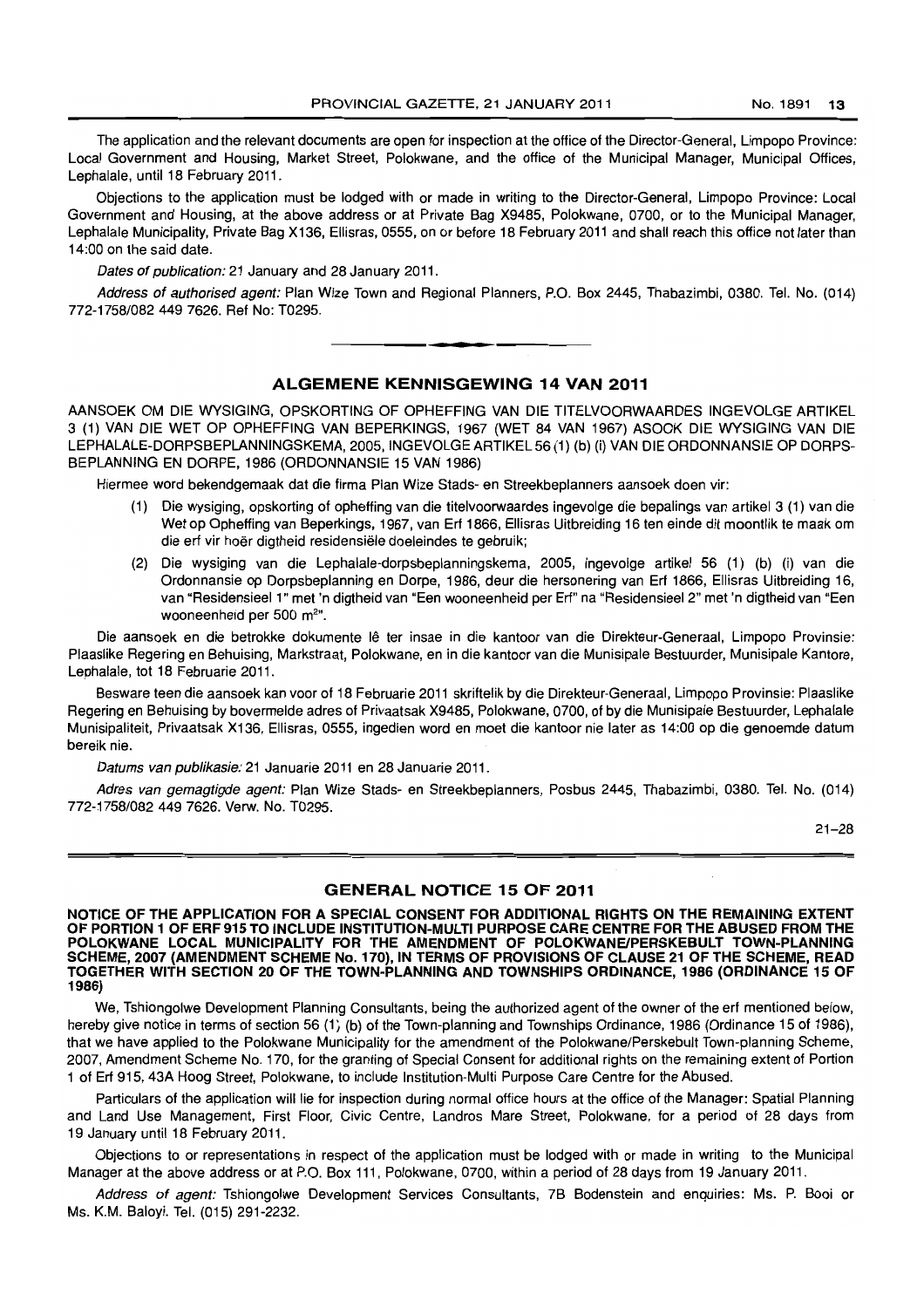#### **ALGEMENE KENNISGEWING 15 VAN 2011**

**KENNISGEWING VAN DIE AANSOEK VIR DIE SPESIALE TOESTEMMING VAN ADDISIONALE REGTE OM OP DIE RESTERENDE GEDEELTE 1 VAN ERF 915 OM TE GEBRUIK VIR 'N INSTANSIE-GEMEENSKAP SENTRUM VIR DIE MISHANDEL BY DIE POLOKWANE MUNISIPALITEIT VIR DIE WYSIGING VAN DIE POLOKWANEJPERSKEBULT DORPS-BEPLANNINGSKEMA, 2007 (WYSIGINGSKEMA No. 170), IN TERME VAN DIE BEPALINGS VAN KLOUSULE 21 VAN DIE SKEMA SAAMGELEES MET ARTIKEL 20 VAN DIE DORPSBEPLANNING EN DORPE ORDONNANSIE, 1966 (ORDONNANSIE 15 VAN 1986)** 

Ons, Tshiongolwe Development Planning Consultants, synde die gemagtigde agente van die eienaar van die bogenoemde erf, gee hiermee ingevolge artikel 56 (1) (b) (ii) van die Ordonnansie op Dorpbeplanning en Dorpe, 1986 (Ordonnansie 15 van 1986), kennis dat ons by die Polokwane Munsipaliteit aansoek gedoen het om die wysiging van die Dorpsbeplanningskema bekend as die Polokwane/Perskebult van 2007, Wysigingskema No. 170, deur die Sepsiale Toestemming van Addisionale Regte om op die Resterende Gedeelte 1 van Erf 915, 43A Hoog Street, Polokwane om te gebruik vir 'n Instansie-Gemeenskap Sentrum vir die Misgehandel.

Besonderhede van die aansoek lê ter insae gedurende kantoorure by die kantoor van die Bestuurder: Ruimtelike Beplanning en Grondgebruiksbestuuder, Eerste Vloer, Burgersentrum, Landros Marestraat, Polokwane, vir 'n tydperk van 28 dae vanaf 19 Januarie 2011 tot 18 Februarie 2011.

Besware teen of vertoë ten opsigte van die aansoek moet binne 'n tydperk van 28 dae vanaf 19 Januarie 2011, skriftelik by of tot die Munisipale Bestuurder by bovermelde adres of by Posbus 111, Polokwane, 0700, ingedien of gerig word.

Adres van agent: Tshiongolwe Development Services Consultants, 7B Bodenstein en navrae: Ms. Phuluso Booi/ Ms. K.M. Baloyi. Tel. (015) 291-2232.

21-28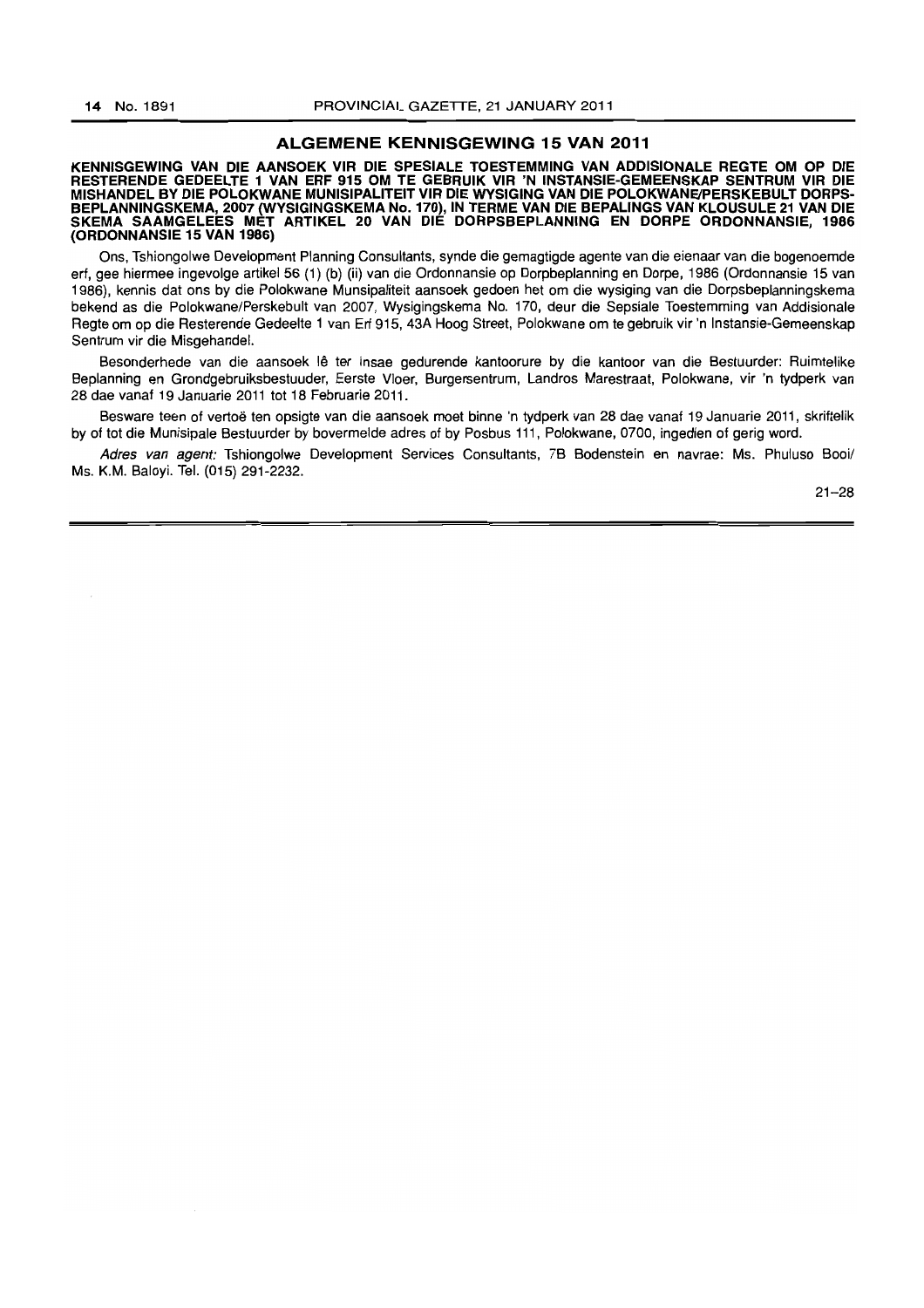# **GENERAL NOTICE 13 OF 2011**

#### **POLOKWANE/PERSKEBULT AMENDMENT SCijEME 2.01 AND 202**

# NOTICE OF APPLICATION FOR THE AMENDMENT OF THE POLOKWANE/PERSKEBULT TOWNPLANNING SCHEME, 2007, IN TERMS OF SECTION 56(1)(B)(I) OF THE TOWNPLANNING AND TOWNSHIPS ORDINANCE, 1986 **(ORDINANCE NO 15 OF 1986)**

I, Charlotte van der Merwe, being the authorized agent of the owners of the erven mentioned below hereby give notice in terms of Section 56(1)(b)(i) of the Townplanning and Townships Ordinance, 1986 (Ordinance No 15 of 1986) that I have applied to the Polokwane Municipality for the amendment of the Townplanning Scheme known as the Polokwane/Perskebult Townplanning Scheme, 2007 by the rezoning of the properties described below:

AMENDMENT SCHEME 201: Portion 1 of Erf 166, Annadale, located at 81a Doornkraal Street, Annadale, from

"Residential 1" to "Residential 4", to allow for 112 dwelling units per ha (16 units).

AMENDMENT SCHEME 202: Remaining Extent and Portion 1 of Erf 192, Annadale (to be consolidated), located at 6 and 6a Pietersburg Street, Annadale, from "Residential 1" to "Residential 4", to allow for 112 dwelling units per ha (32 units).

Particulars of the application will lie for inspection during normal office hours at the office of the Director: Spatial Planning and Land Use Management, first floor, Civic Centre, Landdros Mare Street, Polokwane for a period of 28 days from 21 January 2011.

Objections to or representations in respect of the application must be lodged with or made in writing to the Municipal Manager at the above address or at PO Box 111, POLOKWANE, 0700 within a period of 28 days from 21 January 2011. Address of agent: Kamekho Town Planners POBox 4169 Polokwane 0700 Tel: 0152957382 . **- .** I **\_ I** 

# **ALGEMENE KENNISGEWING 13 VAN 2011**

# **POLOKWANE/PERSKEBULT WYSIGINGSKEMA 201 EN 202 KENNISGEWING VAN DIE AANSOEK OM DIE WYSIGING VAN DIE POLOKWANE/PERSKE8ULT DORPS8EPLANNINGSKEMA, 20071NGEVOLGE ARTIKEL 56(1)(8)(1) VAN DIE ORDONNANSIE OP DORPSBEPLANNING EN DORPE, 1986 (ORDONNANSIE NO 15 VAN 1986)**

Ek, Charlotte van der Merwe, synde die gemagtigde agent van die eienaars van die andergenoemde erwe, gee hiermee ingevolge Artikel 56(1)(b)(i) van die Ordonnansie op Dorpsbeplanning en Darpe, 1986 (Ordonnansie 15 van 1986) kennis dat ek by die Polokwane Munisipaliteit aansoek gedoen het om die wysiging van die Darpsbeplanningskema bekend as die Polokwane/Perskebult Dorpsbeplanningskema, 2007 deur die hersonering van die eiendomme hieronder beskryf:

WYSIGINGSKEMA 201: Gedeelte 1 van Erf 166, Annadale, gelee te Doornkraalstraat 81a, vanaf "ResidensieeI1" na "ResidensieeI4", am toe te laat vir 112 eenhede per hektaar (16 eenhede).

WYSIGINGSKEMA 202: Resterende Gedeelte en Gedeelte 1 van Erf 192, Annadale (om gekonsolideer te word), gelee te Pietersburgstraat 6 en 6a, vanaf "Residensieel 1" na "Residensieel 4", om toe te laat vir 112 eenhede per hektaar (32 eenhede).

Besonderhede van die aansoek lê ter insae gedurende kantoorure by die kantoor van die Direkteur: Ruimtelike Beplanning en Grondgebruikbestuur, eerste vloer, Burgersentrum, Landdros Marestraat, Polokwane vir 'n tydperk van 28 dae vanaf 21 Januarie 2011.

Besware teen of vertoë ten opsigte van die aansoek moet binne 'n tydperk van 28 dae vanaf 21 Januarie 2011 skriftelik by of tot die Munisipale Bestuurder by bovermelde adres of by Posbus 111, POLOKWANE, 0700 ingedien of gerig word.

Adres van Agent: Kamekho Stadsbeplanners Posbus 4169 Polokwane 0700 Tel: 0152957382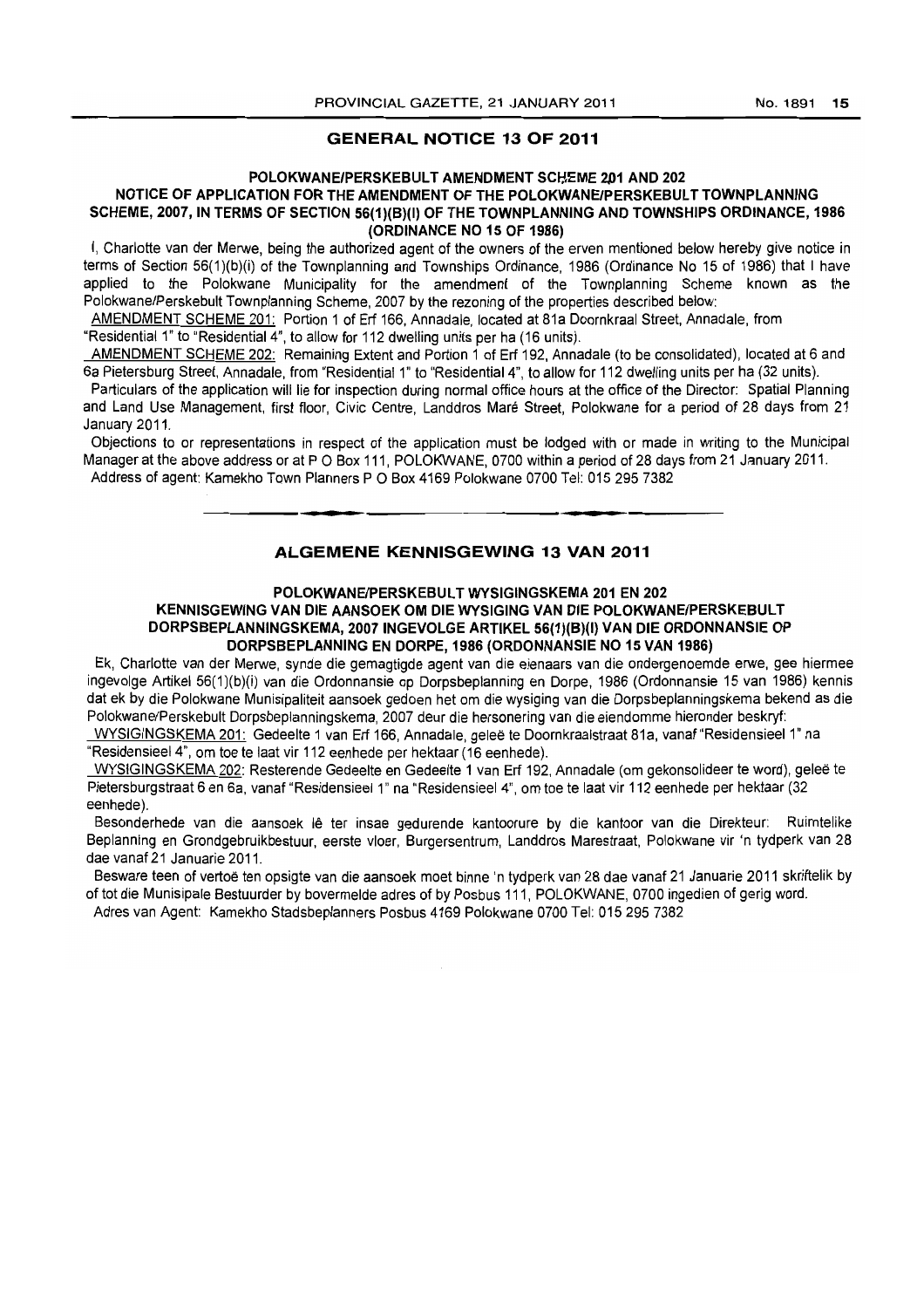# **LOCAL AUTHORITY NOTICES PLAASLIKE BESTUURSKENNISGEWINGS**

# **LOCAL AUTHORITY NOTICE 4**

LOCAL AUTHORITY NOTICE 02/2011

#### **THABAZIMBI LOCAL MUNICIPALITY**

# NOTICE OF APPLICATION FOR ESTABLISHMENT OF A TOWNSHIP

The Thabazimbi Local Municipality, hereby gives notice in terms of section 96 (1) and (3) read with section 69 (6) (a) of the Town-planning and Townships Ordinance, 1986 (Ordinance 15 of 1986), that an application to establish the township referred to in the Annexure hereto, has been received.

Particulars of the application will lie open for inspection during normal office hours at the office of the Manager: Economic Development and Planning, Thabazimbi Municipality, 7 Rietbok Street, Thabazimbi, for a period of 28 days from 21 January 2011.

Objections to or representations in respect of the application must be lodged with or made in writing and in duplicate to the Manager: Economic Development and Planning, Thabazimbi Municipality, at the above address pr at Private Bag X530, Thabazimbi, 0380, within a period of 28 days from 21 January 2011.

#### **ANNEXURE**

#### Name of township: Northam Extension 18 (Spitskop Solar Park).

Full name of applicant: Plan Wize Town and Regional Planners on behalf of the registered owners.

Number of erven in proposed township:

"Special" for the purposes of a renewable energy generation project (Photovoltaic Solar Power Plant) and ancillary land uses, subject to specific conditions:  $±$  4 erven.

"Private Open Space" ± 4 erven.

"Special" for Private Access and Access Control ± 3 erven.

"Existing Public Roads" (Streets).

Description of the land: Portion 10 of the farm Wildebeestlaagte, 411 KQ, Limpopo Province.

Situation of proposed township: The development area is situated approximately 2 km west of the Northam central town area north of the Wildebeestlaagte farm portions (plots). It is located to the south of Road 01235 (Dwaalboom Road).

#### T.S.R. NKHUMISE, Municipal Manager

Municipal Offices, Private Bag X530, Thabazimbi, 0380

Date: 21 January 2011

Notice No. 02/2011

# **- PLAASUKE BESTUURSKENNISGEWING 4**

PLAASLIKE BESTUURSKENNISGEWING 02/2011

#### THABAZIMBI PLAASLIKE MUNISIPALITEIT

#### KENNISGEWING VAN AANSOEK OM STIGTING VAN DORP

Die Thabazimbi Plaaslike Munisipaliteit, gee hiermee ingevolge artikel 96 (1) en (3) saamgelees met artikel 69 (6) (a) van die Ordonnansie op Dorpsbeplanning en Dorpe, 1986 (Ordonnansie 15 van 1986), kennis dat 'n aansoek om die dorp in die Bylae hierby genoem, te stig deur hom ontvang is.

Besonderhede van die aansoek lê ter insae gedurende gewone kantoorure by die kantoor van die Bestuurder: Ekonomiese Ontwikkeling en Beplanning, Thabazimbi Munisipaliteit, Rietbokstraat 7, Thabazimbi, vir 'n tydperk van 28 dae vanaf 21 Januarie 2011.

Besware teen of vertoë ten opsigte van die aansoek moet binne 'n tydperk van 28 dae vanaf 21 Januarie 2011 skriftelik en in tweevoud by of tot die Bestuurder: Ekonomiese Ontwikkeling en Beplanning, Thabazimbi Munisipaliteit, by bovermelde adres of by Privaatsak X530, Thabazimbi, 0380, ingedien of gerig word.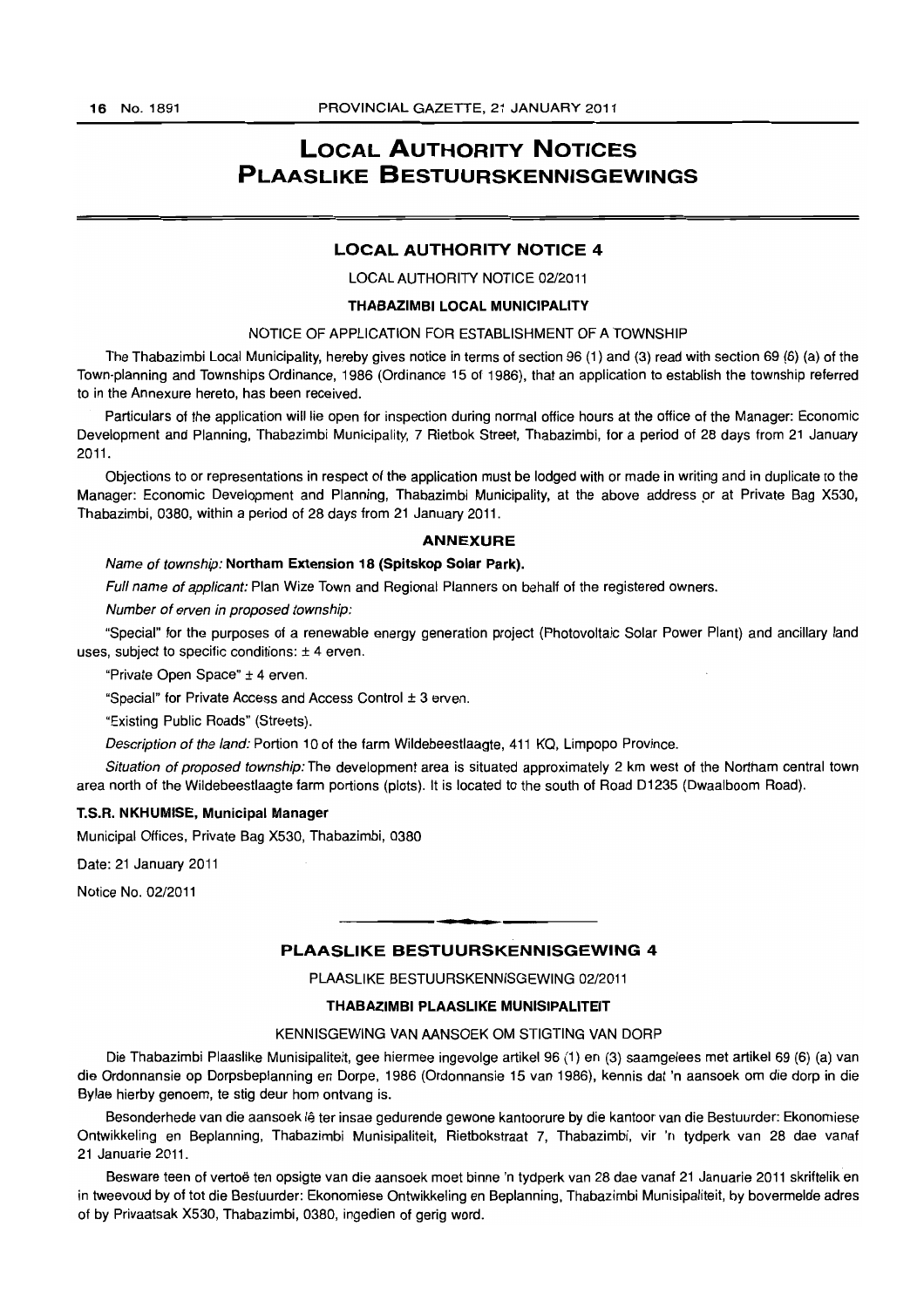# **BYLAE**

Naam van dorp: **Northam Uitbreiding 18 (Spltskop Solar Park).** 

Volfe naam van aansoeker: Plan Wize Stads- en Streekbeplanners namens die geregistreerde eienaars. Aantal erwe in voorgestelde dorp:

"Spesiaal" vir die doeleindes van 'n hernubare energie projek (Fotovoltaiese Sonenergie-aanleg) en aanverwante grondgebruike, onderhewig aan spesifieke voorwaardes: ± 4 erwe.

"Privaat Oopruimte" ± 4 erwe.

"Spesiaal" for Privaat Toegang en Toegangsbeheer ± 3 erwe.

"Bestaande Openbare Paaie" (strate).

Beskrywing van grond: Gedeelte 10 van die plaas Wildebeestlaagte, 411 KQ, Limpopo Provinsie.

Ligging van voorgestelde dorp: Die Ontwikkelingsarea is ongeveer 2 km wes vanaf die sentrale dorp area van Northam geleë noord van die Wildebeestlaagte plaasgedeeltes (plotte). Dit is suid van die Pad D1235 (Dwaalboompad) geleë.

# **T.S.R. NKHUMISE, Munisipale Bestuurder**

Munisipale Kantore, Privaatsak X530, Thabazimbi, 0380

Datum: 21 January 2011

Kennisgewing No. 02/2011

21-28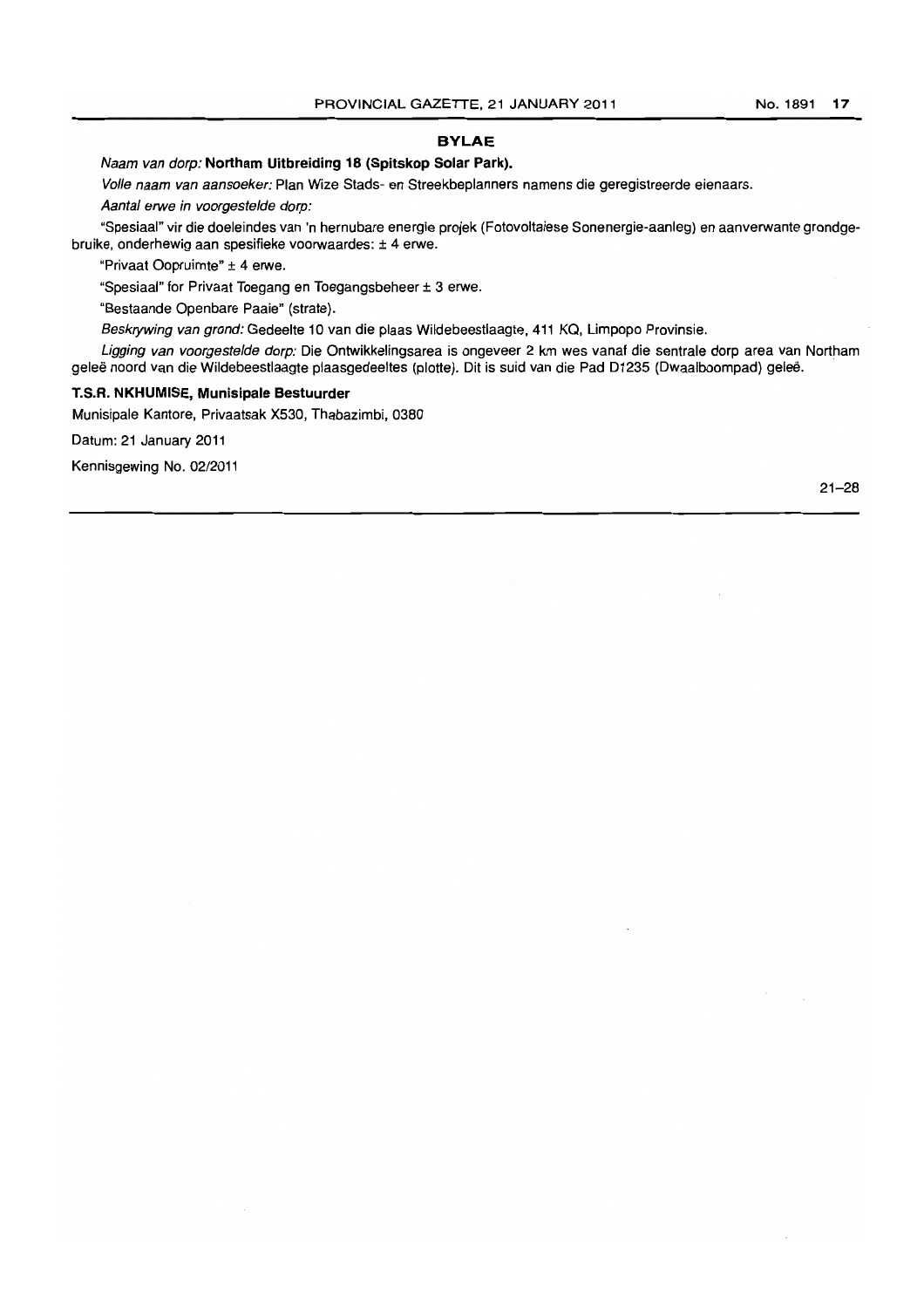# **LOCAL AUTHORITY NOTICE** 5

#### POLOKWANE MUNICIPALITY

#### POLOKWANE / PERSKEBULT AMENDMENT SCHEME 133

The Polokwane Municipality hereby in terms of the provisions of Section 125(1) of the Town Planning and Townships Ordinance (Ordinance 15 of 1986) declares that it has approved an amendment scheme being an amendment of the Pietersburg Seshego Townplanning scheme. 1999, comprising the same land as indicated in the township of Bendor X 115.

Map 3 and the scheme clauses of the amendment scheme are filled with the Manager: Land Use Management and Spatial development. Polokwane Municipality. and are open for inspection at all reasonable time.

The scheme is known as Polokwane Amendment Scheme 133 and shall come into operation on the date of this publication notice.

#### MS. FANISA LYDIA LAMOLA MUNICIPAL MANAGER CIVIC CENTRE, POLOKWANE, 0700

#### **LOCAL AUTHORITY NOTICE 6**

### POLOKWANE MUNICIPALITY DECLARATION AS AN APPROVED TOWNSHIP: BENDOR X 115

In terms of Section 103 (1) of the Town-planning and Townships Ordinance, 1986 (ordinance 15 of 1986). the Polokwane Municipality, hereby declares Bendor X 115 to be an approved township, subject to the conditions as set out in the Schedule hereto.

#### **SCHEDULE**

CONDITIONS UNDER WHICH THE APPLICATION MADE THE TRUSTEE{S) FOR THE TIME BEING OF THE KNOTTROX PROPERTY TRUST REG NO - *5653/96* (HEREINAFTER REFERRED TO AS THE APPLICANT) UNDER THE PROVISIONS OF CHAPTER III OF THE TOWN PLANNING AND TOWNSHIPS ORDINANCE, 1986 (ORDINANCE 15 OF 1986) FOR PERMISSION TO ESTABLISH A TOWNSHIP ON PORTION 466 OF THE FARM TWEEFONTEIN 915, REGISTRATION DIVISION LS, LIMPOPO PROVINCE HAS BEEN GRANTED.

#### 1. CONDITIONS OF ESTABLISHMENT

1.1 NAME

The name of the township shall be Bendor X 115.

1.2 DESIGN

The township shall consist of erven and streets as indicated on General Plan LG. 129/2010.

1.3 EXISTING CONDITIONS OF TITLE

All erven shall be made subject to existing conditions and servitudes, if any, excluding the following rights and/or conditions as contained in Deed of Transfer T *8842/06* and the Certificate of Registered Title T8841/06 which shall not be passed to the erven in the township.

ONDERWORPE aan die volgende voorwaardes opgele deur en ten gunste van Andre FRANCOIS DURR NAUDE, gebore op 15 Februarie 1940, sy Erfgename, Eksekuteurs, Administrateurs of regswerkrygendes:

- 1. Die hoewe mag nie onderverdeel word nie en geen gedeelte mag verkoop, verhuur of op enige ander wyse van die hand gesit word sonder die skriftelike toestemming van die Provinsiale Administrasie eers daartoe verkry is nie.
- 2. Die hoewe mag nie aan twee of meer persone verkoop of deur hulle gesamentlik gehou word nie.
- 3. Die waarde van die woonhuis, sander inbegrip van die buitegeboue wat op die hoewe opgerig word, moet minstens R15 000.00 (VYFTIEN DUISEND RAND) wees.